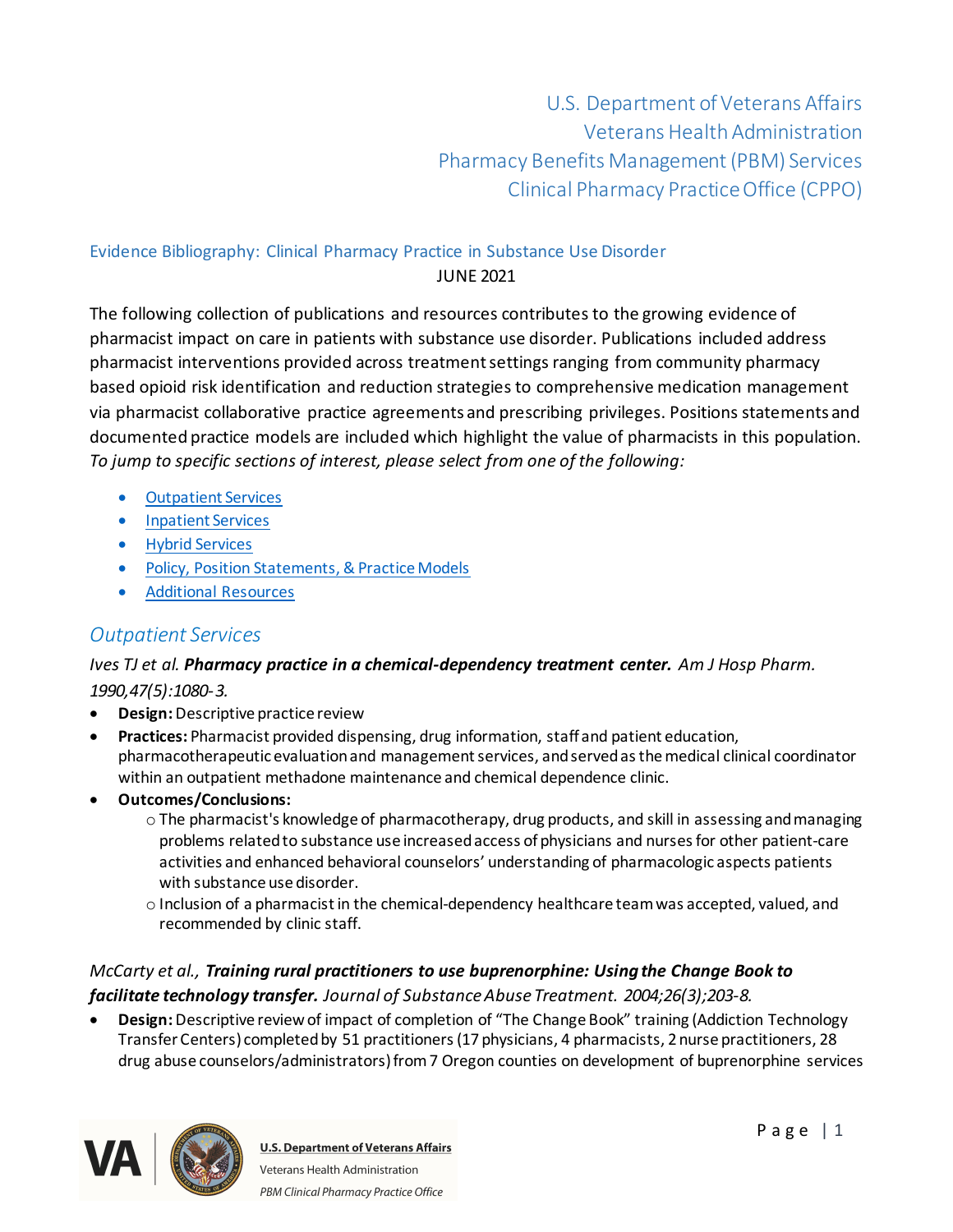- · **Practices:**Opioid Medication Initiative for Rural Oregon Residents (OMIROR) sought to improve access and quality of opioid dependence treatment through development of county teams which included a pharmacist to work collaboratively with physicians and drug treatment services.
- · **Outcomes:**
	- $\circ$  Pre-post measure of attitudes and beliefs toward use of buprenorphine suggested significant improvements in attitude after training (especially among counselors)
	- o 8 months post training: 10 of 17 physicians received buprenorphine waivers; 29 patients were in treatment with six of the physicians

#### *Feroni et al. Collaboration between general practitioners and pharmacists in the management of patients on high-dosage buprenorphine treatment. Prescribers' practices [Article in French]. Presse Med. 2005;34(17):1213-9.*

- **Design:** telephone survey of N=345 high-dosage buprenorphine (HDB) prescribers
- · **Practices:** factors associated with general practitioner collaboration with dispensing pharmacists on management of patients receiving HDB was investigated
- · **Outcomes:**
	- o Only 54% of general practitioners reported collaborating with dispensing pharmacists in management of HDB patients (collaboration independently related to addiction training, favorable opinion of maintenance treatment, long experience in HDB management, and participation in specialized medical network)
	- $\circ$  Implementation of physician-pharmacist collaboration may require additional addiction medicine training for general practitioner and encouragement to participate in medical networks

#### *Grgas, M. Clinical psychiatric pharmacist involvement in an outpatient buprenorphine program. Mental Health Clinician. 2013;3(6):290-291.*

- · **Design:** Descriptive review of clinical psychiatric pharmacist integration into an interdisciplinary team of psychiatrists and addiction therapists in a VA outpatient buprenorphine clinic
- · **Practices:**the pharmacist devotes approximately ten hours per week to services including medication dispensing, monitoring (labs, random medication counts), patient counseling, and maintains weekly records of dosing, refill dates, and urine toxicology results.
- · **Outcomes:**
- · Following psychiatric pharmacist integration, patient enrollment in buprenorphine clinic and patient satisfaction with outpatient pharmacy experience increased; pharmacy wait times and early refills decreased

#### *Suzuki et al., Implementation of a collaborative care management program with buprenorphine in primary care: A comparison between opioid-dependent patients and chronic pain patients using opioids non-medically. J Opioid Manag. 2014;10(3):159-168.*

- · **Design:** prospective observational review of N=45 outpatients treated with buprenorphine in urban academic primary care clinic affiliated with tertiary care hospital
- · **Practices:**the pharmacist case manager with expertise in pain management conducted buprenorphine inductions and all follow-up medication visits under the supervision of an x-waivered psychiatrist
- · **Outcomes:**
	- o 6-month treatment retention: 55.0% (n=25)
	- $\circ$  Proportion of aberrant urine toxicology results and craving scores significantly decreased from baseline to 6 months (p<0.01)



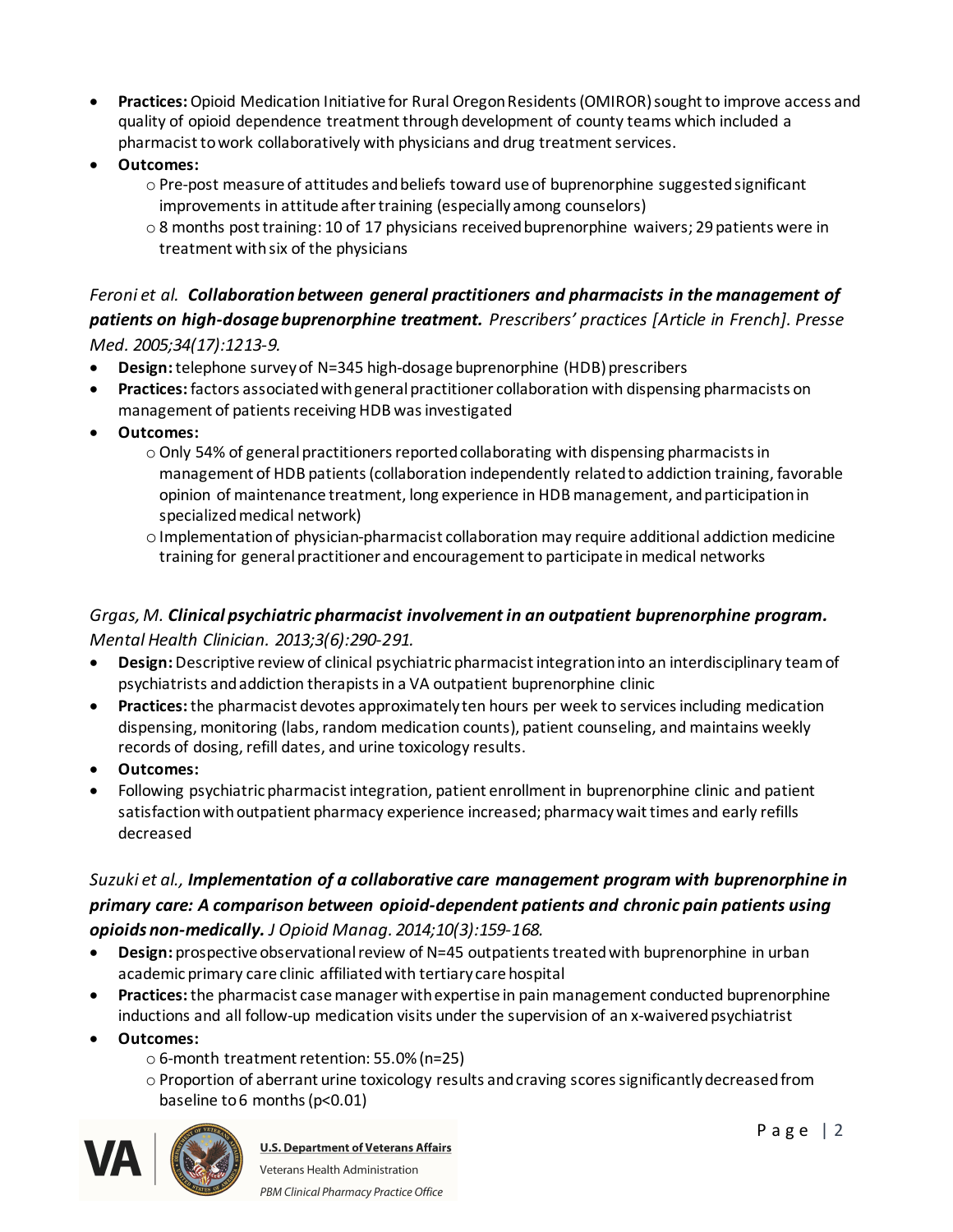o PCP confidence treating opioid dependence in primary care increased significantly from baseline to 18-months post-implementation (p<0.01)

# *DiPaula BA, Menachery E. Physician-Pharmacist Collaborative Care Model for Buprenorphine-*

#### *maintained Opioid-dependent Patients. J Am Pharm Assoc. 2015; 55: 187-192.*

- · **Design:** Retrospective chart review to describe impact of pharmacist-patient interactions on buprenorphine patient outcomesin a suburban health department program(N=12) over a 12-month period
- · **Practices:** A Board Certified Psychiatric Pharmacist provided buprenorphine intake and follow-up appointments with physician collaboration and co-signature
- · **Outcomes:**
	- o N=12 patients completed full intake with 135 total follow-up appointments
	- $\circ$  6-month retention rate=100%; 12-month retention rate = 73% (higher than previously published studies)
	- $\circ$  n=127 (98%) urine toxicology screens positive for buprenorphine; n=114 (88%) positive for buprenorphine and negative for illicit opioids; no suspected incidences of diversion
	- $\circ$  Estimated pilot program cost savings compared to average community cost without pharmacist involvement = \$22,000; projected future cost savings with transition of all health department buprenorphine patients to this model = \$63,000/year

### *Thompson, CA. Pharmacist, physician collaborate at clinic to treat opioid dependence. Am J Health Syst Pharm. 2016;73(11):738-9. doi: 10.2146/news160034.*

- · **Design:** descriptive review of collaborative care model for buprenorphine management in a county behavioral health service for homeless patients
- · **Practices:** Psychiatric pharmacist provided comprehensive medication management for buprenorphine office and home induction and maintenance services with psychiatrist collaboration
- · **Outcomes:** not reported

# *Harris AH, et al. Multifaceted academic detailing program to increase pharmacotherapy for alcohol use disorder: interrupted time series evaluation of effectiveness. Addict Sci Clin Pract. 2016;11(1):15. doi: 10.1186/s13722-016-0063-8.*

- · **Design:** interrupted time series design evaluatedlevel and rate of change in monthly percent patients with alcohol use disorder (AUD) received naltrexone, acamprosate, disulfiram, or topiramate across multiple Veterans Health Administration (VHA) sites (N=37) following implementation of an academic detailing program.
	- $\circ$  Control group: 20-month post-implementation and 16-month pre-implementation outcomes were compared within participating study sites(N=37) and separately to all remaining VHA control facilities (to verify changes did not mimic secular trends for other facilities).
- · **Practices:** clinical pharmacists provided academic detailing related to AUD pharmacotherapy to various staff including psychologists, psychiatrists, nurses, social workers, clinical pharmacists, primary physicians, clinical managers and other administrators.
- · **Outcomes:**
	- · Percent patients with AUD with study medication increased4.9% pre-implementation to 8.3% post-implementation at intervention sites (p<0.05)

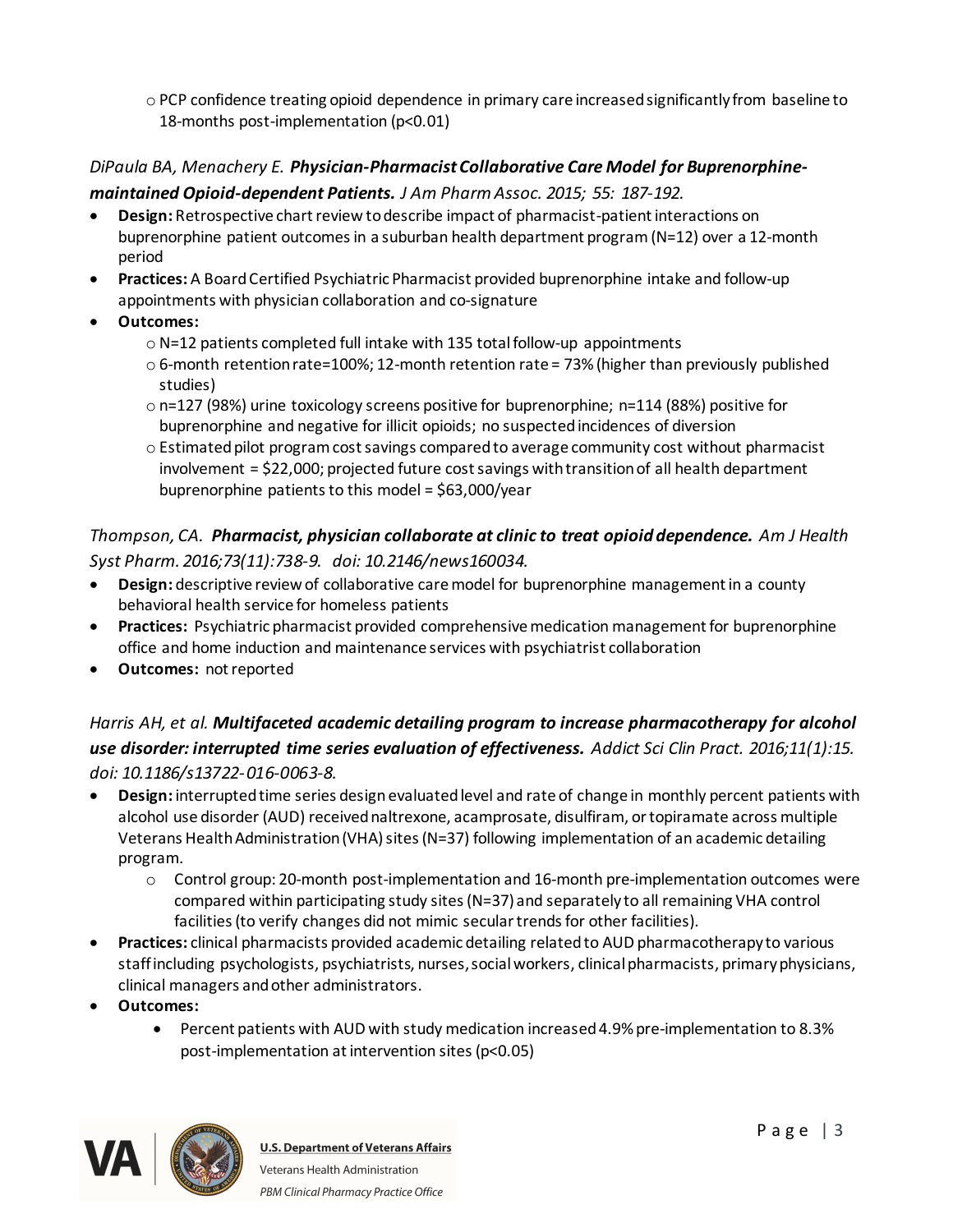· Pre-to-post implementation increase in prescribing rate slope within intervention sites compared to pre-implementation slope was significantly positive ( $p < .0001$ ); change in slope was significantly less for all other VHA sites (control) than the intervention sites ( $p < .001$ ).

#### *Stammet MM, Spradley SS. Evaluation of treatment changes following electronic consultation to a pharmacist-run urine drug testing service in a veterans healthcare system. J Opioid Manag. 2016;12(6):389-395. doi: 10.5055/jom.2016.0358.*

- · **Design:** Retrospective chart review of N=143 pharmacist e-consults within a single VHA facility over a 2 year period.
- · **Practices:** Pharmacist provided urine drug testing (UDT) electronic consultation (e-consult) service to assist providers with interpretation of this useful yet complex clinical tool. Completed e-consults provided either education-based (informative) or action based (decisive) recommendations.
- · **Outcomes:**
	- $\circ$  190 UDT results classified as expected, unexpected, or not necessarily inappropriate based on prescription profile at time of urine immunoassay test.
		- >70% of cases with no confirmatory testing ordered by requesting provider
		- 32% of cases classified as "unexpected" identified the presence of an illicit substance
		- 50% of cases classified as "unexpected" resulted in pharmacist recommendation for the requesting provider to take immediate action; timely documentation of post-consultation action by requesting provider was only present in 32% of cases.

#### *Duvivier H., et al., Indian Health Service pharmacists engaged in opioid safety initiatives and expanding access to naloxone. Journal of the American Pharmacists Association. 2017;57:S135-S140.*

- · **Design:** Descriptive review of pharmacist-based interventions to mitigate harm from opioid use disorder within the Indian Health Service (ISH).
- · **Practices:** Pharmacists' clinical role range from individual consultation appointments to full prescriptive authority for controlled substances. Pharmacists collaboratedwith buprenorphine prescribers to coordinate comprehensive patient care, contribute to provision of buprenorphine tele-medicine services, and manage depot naltrexone injection therapy.
- · **Outcomes/Conclusions:** Pharmacists within IHS augmented services to increase access to MAT for American Indians and Alaska Natives, increased access to naloxone for opioid overdose reversal, and developed a comprehensive training program and program measurement tools for law enforcement officers (used to train n=350 officers in 6 districts and conduct a mass naloxone dispensing initiative).

### *Lagisetty P, Klasa K, Bush C, Heisler M, Chopra V, Bohnert A. Primary care models for treating opioid use disorders: What actually works? A systematic review. PLOS One. 2017; 12(10): doi: 10.1371/journal.pone.0186315.*

- · **Design:** systemic review of primary care-based medication assisted treatment interventions for opioid use disorder aimed to identify program structures and processes associated with improved patient outcomes to guide future policy and implementation efforts
- · **Practices:** Pharmacistroles across practices varied and included dispensing, providing clinical care management services, and clinical appointments for medication management for MAT for OUD.
- · **Outcomes:**

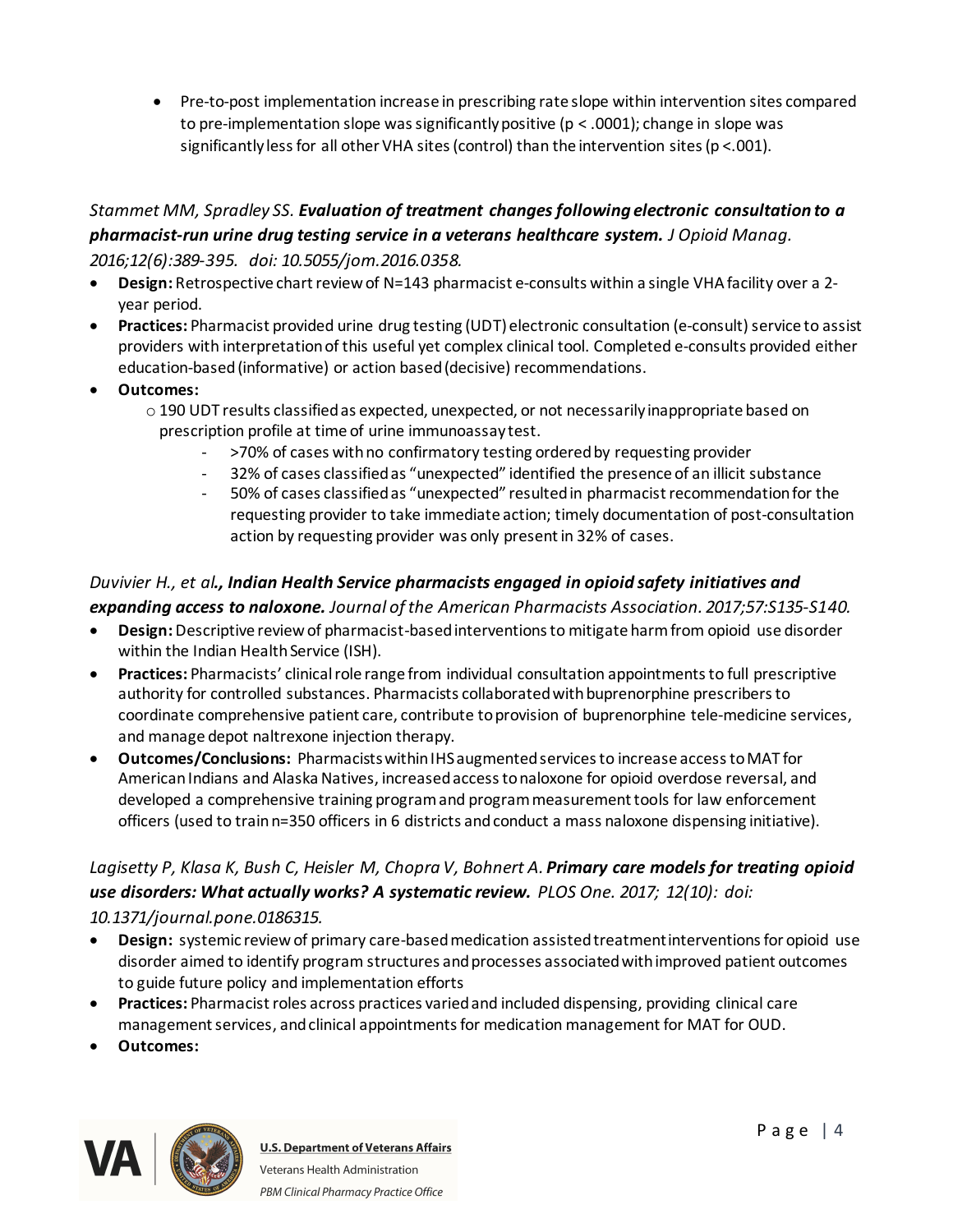- o Key program factors associatedwith success included presence of integrated clinical teams with clinical care managers who were often advanced practice clinicians (i.e. nurses and pharmacists); use of patient care "agreements"; and use of home induction models.
- o Clinical pharmacists can be utilized for complex medication dosing and management scenarios

#### *Gilmore Wilson C. & Fagan B. Providing Office-Based Treatment of Opioid Use Disorder. Annals of Family Medicine. 2017; 15(5).*

- · **Design:** descriptive review of office-based opioid treatment (OBOT) implementation by an interdisciplinary team including a physician champion, clinical pharmacist, nurse practitioner, and licensed clinical social worker
- · **Practices:** Pharmacist developed program policies and procedures, patient care agreements, and medication treatment protocols
- · **Outcomes/Conclusions:**
	- o Having a "core interdisciplinary team is essential"
	- $\circ$  In the first year, 5 faculty physicians prescribed buprenorphine for 14 maintenance patients.
	- o In the second year, 11 additional physicians were trained, and services expanded to include buprenorphine induction services.

#### *Tewksbury A, et al. Development of Collaborative Drug Therapy Management and Clinical Pharmacy Services in an Outpatient Psychiatric Clinic.Journal of Pharmacy Practice. 2017; 31(3): 272-278.*

- · **Design:** descriptive view outlining process through which board-certified psychiatric pharmacists may develop and implement a Collaborative Drug Therapy Management (CDTM) agreement withina community treatment center for mental health and substance abuse disorders.
- · **Practices:**Outpatient clinical psychiatric pharmacy services involving independent patient appointments included but were not limited to assessment and management of polypharmacy, long-acting injectable antipsychotics, suspected nonadherence, medication reconciliation, transitions of care services, therapeutic drug monitoring, and antipsychotic metabolic monitoring.
- · **Outcomes/Conclusions:** Key considerations for successful implementation and expansion of outpatient psychiatric clinical pharmacy services include ensuring collaborating provider/facility administration understanding of psychiatrist pharmacist clinical competence, potential positive influence on patient outcomes and cost savings, federal and state laws governing CDTM, and third-party billing mechanisms.

#### *Cucciare MA, Scarbrough CB. Opportunities for Identifying and Addressing Unhealthy Substance Use in Rural Communities: A Commentary on Cucciare et al (2017). Subst Abuse: Research and Treatment. 2018;12: 1-4.*

- · **Design:** commentary
- · **Practices:** The accessibility of pharmacists and their knowledge of commonly abused substances, including prescription medications, make them a practical yet underutilized provider for conducting substance use screening, intervention, and referring to care in the community.
- · **Outcomes/Conclusions:**
	- $\circ$  Rural pharmacists currently report providing more public health services than their urban counterparts(i.e. disease state management, identifying health risk, working with community partners to address health problems, and referring patients to other health professionals)

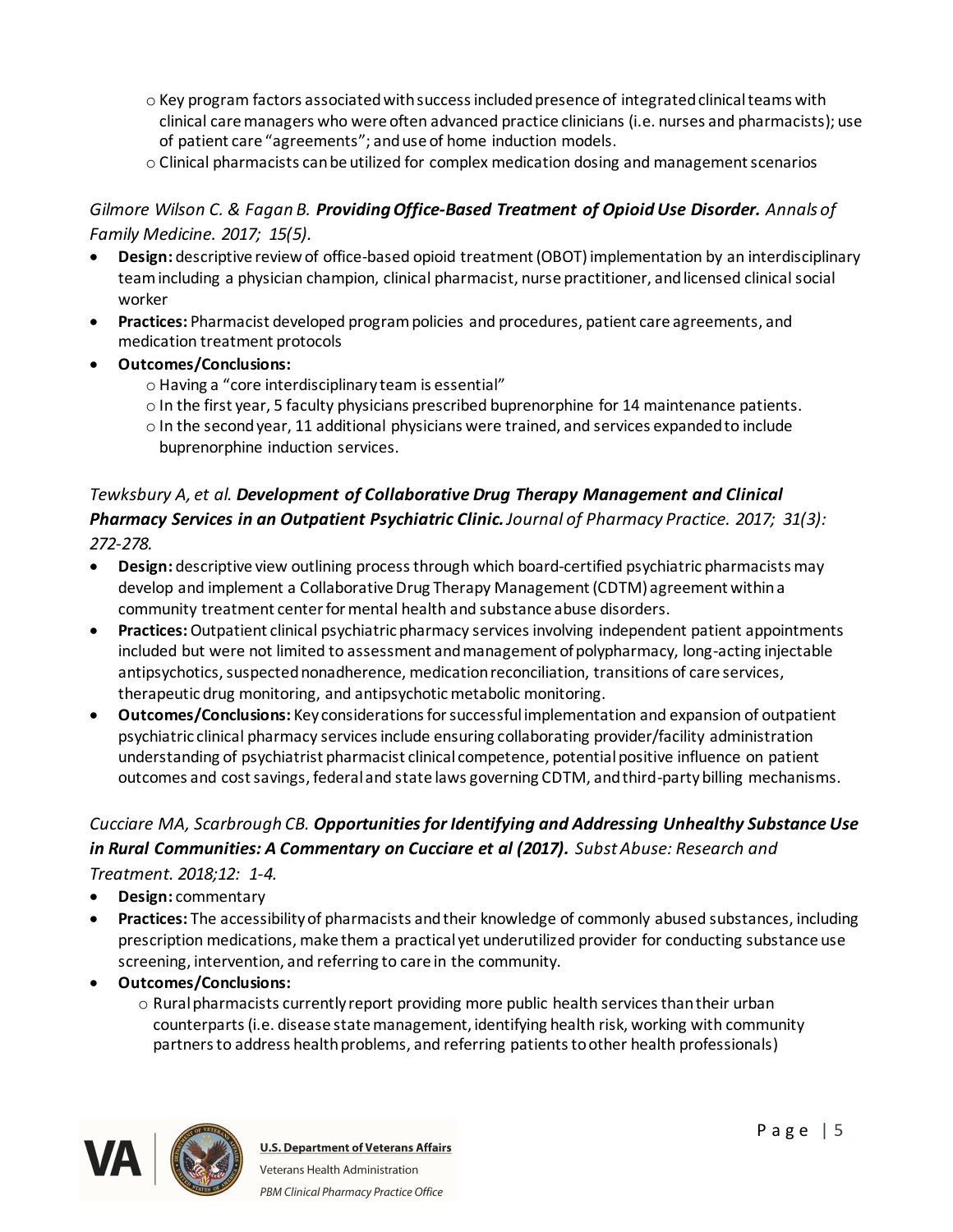o Retail clinics, churches, and pharmacies provide a currently underdeveloped opportunity for improving the availability of screening and brief counseling and linkage of rural substance users to more intensive substance use care

#### *Buprenorphine Physician-Pharmacist Collaboration in the Management of Patients with Opioid Use Disorder: CTN 0075 (Pharm-OUD-Care).Duke University. 2017; ClinicalTrials.Gov (in development)*

- · **Design:** open-label, single arm, pilot study of pharmacist-administered buprenorphine/naloxone maintenance care
- · **Practices:** examines the feasibility and acceptability of transitioning office-based buprenorphine treatment of opioid use disorder from physicians to pharmacists.
- · **Outcomes/Conclusions:** pending; results will inform the development of a future multi-site randomized clinical trial

```
Tewell R, Edgerton L, Kyle E. Establishment of a pharmacist-led service for patients at high risk for 
opioid overdose. Am J Health Syst Pharm. 2018;75(6):376-383. doi: 10.2146/ajhp170294.
```
- · **Design:** descriptive review of implementation of pharmacist-led naloxone clinic in a pain management population within a family medicine clinic
- · **Practices:** Pharmacist identified potential naloxone candidates via chart review, provided education to patient and/or identified caregiver, and naloxone prescriptions.
- · **Outcomes/Conclusions:**
	- o During the first 6 months of clinic operations, 49 patients identified a "at risk for opioid overdose"; pharmacists educated 84% (n=41) of identified patients and confirmed 69% had filled a naloxone prescription
	- o Pharmacist education sessions were completed as follows: 61% (n=25) during physician visit; 27% (n=11) during pharmacist-specific appointment; 12% (n=5%) via telephone

### *Riley TB, Alemagno S. Pharmacist utilization of prescription opioid misuse interventions: Acceptability among pharmacists and patients. Res Social Adm Pharm. 2019;12:1178221818805980*

- · **Design:**survey of Ohio community pharmacists and patient acceptance of pharmacy-based opioid interventions.
- · **Practices:** Pharmacy-based interventions evaluated included patient counseling, prescription drug monitoring program monitoring, naloxone-based interventions, and referral to treatment resources
- · **Outcomes:**
	- $\circ$  Pharmacists and patients view the use of patient counseling and prescription drug monitoring programvalidation of prescriptions as acceptable opioid-misuse interventions
	- o Patients expressed interest in naloxone-based interventions while many pharmacists were opposed

# *Pringle JL, Cochran J, Aruru M. Role of pharmacists in the Opioid Use Disorder (OUD) crisis. Res Social Adm Pharm. 2019;15(2):228-229.*

- · **Design:** descriptive review of a Screening, Brief Intervention, and Referral to Treatment (SBIRT) community pharmacist program
- · **Practices:** Pharmacist provided brief patient counseling including motivational interviewing principles aimed at enhancing motivation for eliminating or reducing alcohol and/or opioid misuse; enhancing motivation to access harm reduction and/or behavioral health services; and provided "ward handoffs" to other healthcare managers for treatment services.

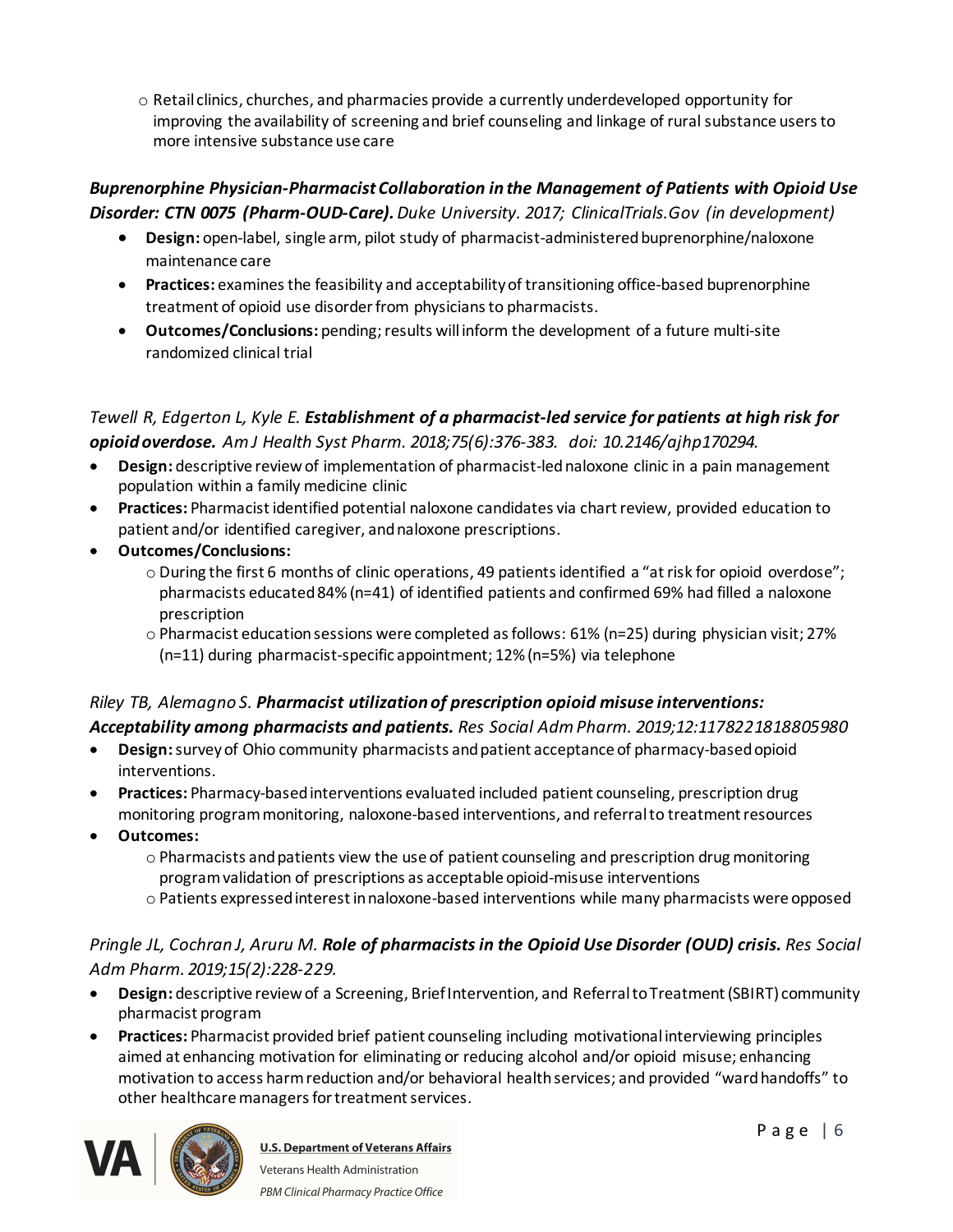· **Outcomes/Conclusions:** community pharmacists should be trained and activated in conducting public health campaigns and riving efforts to reduce the Opioid Crisis

### *Jensen AN, Beam CM, Douglass AR, Brabson JE, Colvard M, Bean J. Description of a pharmacist-led clinical video telehealth group clinic for opioid overdose prevention and naloxone education. Ment Health Clin. 2019 Jul 1;9(4):294-297.*

- · **Design:** retrospective chart review of naloxone relatedoutcomes of a pharmacist-led clinical video telehealth (CVT) naloxone education group clinic vs. all other clinics at a Veterans Affairs Medical Center
- · **Practices:** 1 BoardCertified Psychiatric Pharmacist provided weekly naloxone groups including overdose prevention education and naloxone prescription via scope of practice simultaneously via CVT to urban and rural veterans across 2 main campuses and 4 community-based clinics. Patients were identified by clinic pharmacist via population management tools or referred by the opioid prescriber.
- · **Outcomes/Conclusions:** 6-months post-implementation
	- $\circ$  Substance use disorder population trended toward lower rates of prescribing through the CVT clinic compared to all other clinics (21.4% vs 31.9%; P = .0821)
	- $\circ$  Patients identified by CVT clinic pharmacist more likely to have concomitant opioid benzodiazepine prescription (69.1% vs. 34.4%, p<0.001)
	- $\circ$  Naloxone CVT group clinic is an efficient strategy to extend services to high-risk patients beyond urban areas with 1 pharmacist prescribing 21.2% (n=84) of all facility naloxone during study period

### *Cariveau D, Fay AE, Baker D. Evaluation of a pharmacist-led naloxone co-prescribing program in primary care. Journal of American Pharmacists Association. 2019;59(6):867-871.*

- · **Design:** Single-cohort pre- and post-intervention study
- · **Practices:** Pharmacists imbeddedin a primary care clinic educated clinical staff regarding naloxone, created quick links within the electronic health record for ease of prescribing, identified patients on chronic opioid therapy for pain who met criteria for naloxone (e.g. MED>50mg, concurrent benzodiazepine, substance use disorder, history of overdose), and educated patients.
- · **Outcomes/conclusions:**
	- $\circ$  Increased naloxone chronic opioid therapy co-prescribing [3.4% to 372% (p=0.0001)]
	- $\circ$  Interventions by embedded clinical pharmacist helped to overcome common barriers to naloxone access.

# *Griffin S, Wishart B, Bricker K, Luebchow A. [Impact of a pharmacist-driven intervention on the](https://www.clinicalkey.com/#!/content/journal/1-s2.0-S1544319119302894)  [outpatient dispensing of naloxone.](https://www.clinicalkey.com/#!/content/journal/1-s2.0-S1544319119302894) Journal of the American Pharmacists Association.*

- *2019;59(4):s161-s166.* 
	- · **Design:** Quasi-experimental, nonrandomized interventional study
	- · **Practices:** 5 outpatient pharmacists affiliated with an academic medical center provided patientspecific education regarding respiratory depression and overdose risk factors and offered prescription naloxone per North Carolina state health director order at initial visit
	- · **Outcomes/conclusions:** Pharmacist-driven intervention was associated with an increase in naloxone dispensing; of 38 eligible patients, n=2 naloxone prescriptions dispensed pre-implementation vs. 11 post-implementation (n = 0.007)

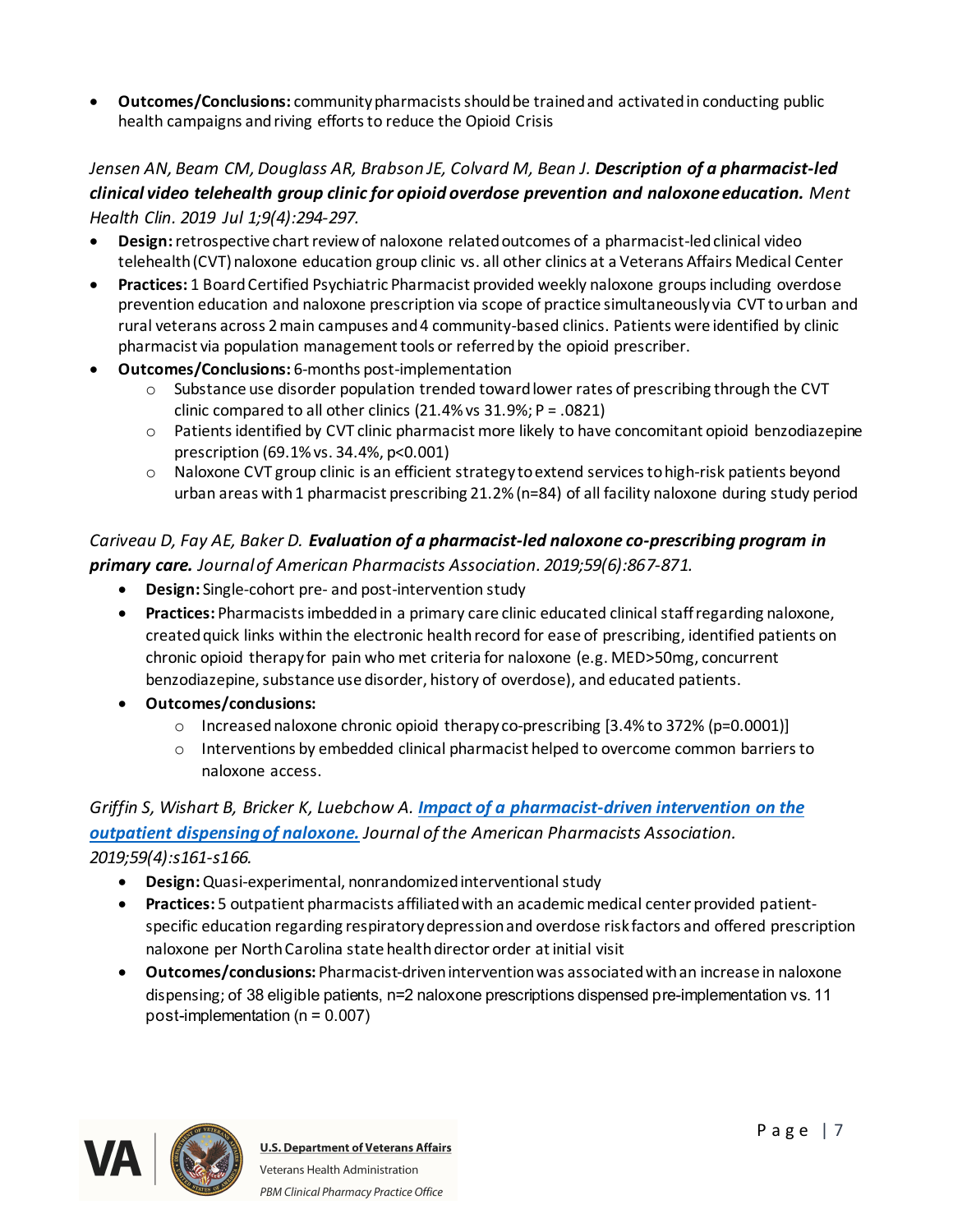#### *Cochran G, Chen Q, Field C. A community pharmacy-led intervention for opioid medication misuse: A small scale randomized clinical trial. Drug and Alcohol Dependence. 2019;206:107570.*

- · **Design:** randomized control trial
- · **Practices:** Patients who screened position for prescription opioid misuse using the Prescription Opioid Misuse Index were assigned to either standard medication counseling (SMC)by pharmacist or SMC plus brief motivational intervention-medication therapy management(BMI-MTM) [8-weekly sessions by pharmacist].
- · **Outcomes/conclusions:**
	- · High level of agreement among BMI-MTM participants for satisfaction per patient survey; at 3 months, patients who underwent BMI-MTM (n=15) had greater improvements in Opioid Misuse Index, pain (Short Form-36), and depression scales (PHQ-9) compared to SMC (n=17)

### *Wells I. Medication-assisted treatment for opioid use disorder (OUD): Solving the puzzle with clinical pharmacy providers. J Pharm Pract. 2020;33(2):124.*

- · **Resource type:** commentary
- · **Summary:** description of integration and application of pharmacists as a collaborative provider for management of buprenorphine/naloxone for opioid use disorder at Minneapolis VA Healthsystem and Cleveland Clinic at Akron General as presented by interprofessional group at the 2019 American Society of Health-system Pharmacists Midyear Clinical Meeting

# *Wright QE, Higginbotham S, Bunk E, Covvey JR. The impact of a pharmacist-led naloxone education and community distribution project on local use of naloxone. J A Pharm Assoc. 2020;s1544- 3191(19)305535-7.*

- · **Design:** Prospective survey study
- · **Practices:** Pharmacists offered and provided education on opioid use disorder and naloxone to individuals attending community outreach events.
- · **Outcomes/Conclusions:** of N=265 participants givennaloxone spray, 21.5% (n=57) completed both initial and 3-month follow-up surveys; approximately 3.5% (n=2) of survey respondents reported utilizing naloxone which was dispensed. A total of 52.6% of respondents believed the naloxone initiatives decreased stigma of illicit opioid use.

# *Ford JH 2nd, Gilson A, Mott DA. Systematic analysis of the service process and the legislative and regulatory environment for a pharmacist-provided naltrexone injection service in Wisconsin. Pharmacy (Basel). 2019;7(2):E29.*

- · **Design:** Exploratory study of Wisconsin's pharmacy laws which authorize pharmacists to provide a naltrexone injection service including semi-structured pharmacist interview (n=4)
- · **Practices:** community pharmacists created infrastructures with naltrexone injection training, obtained CLIA waiver to administer rapid drug screen, created private space for administration, and established collaborative practice agreements with behavioral health practitioner or physician prescriber; n=1 pharmacist reported patients were referred by provider (80%) or treated as walk-ins (20%)
- · **Conclusions:** Wisconsin laws and new partnership between community pharmacists, individuals, and prescribers highlight potential for community pharmacy in addressing OUD. Barriers included transportation, service infrastructure, reimbursement, and practitioner awareness and acceptance.

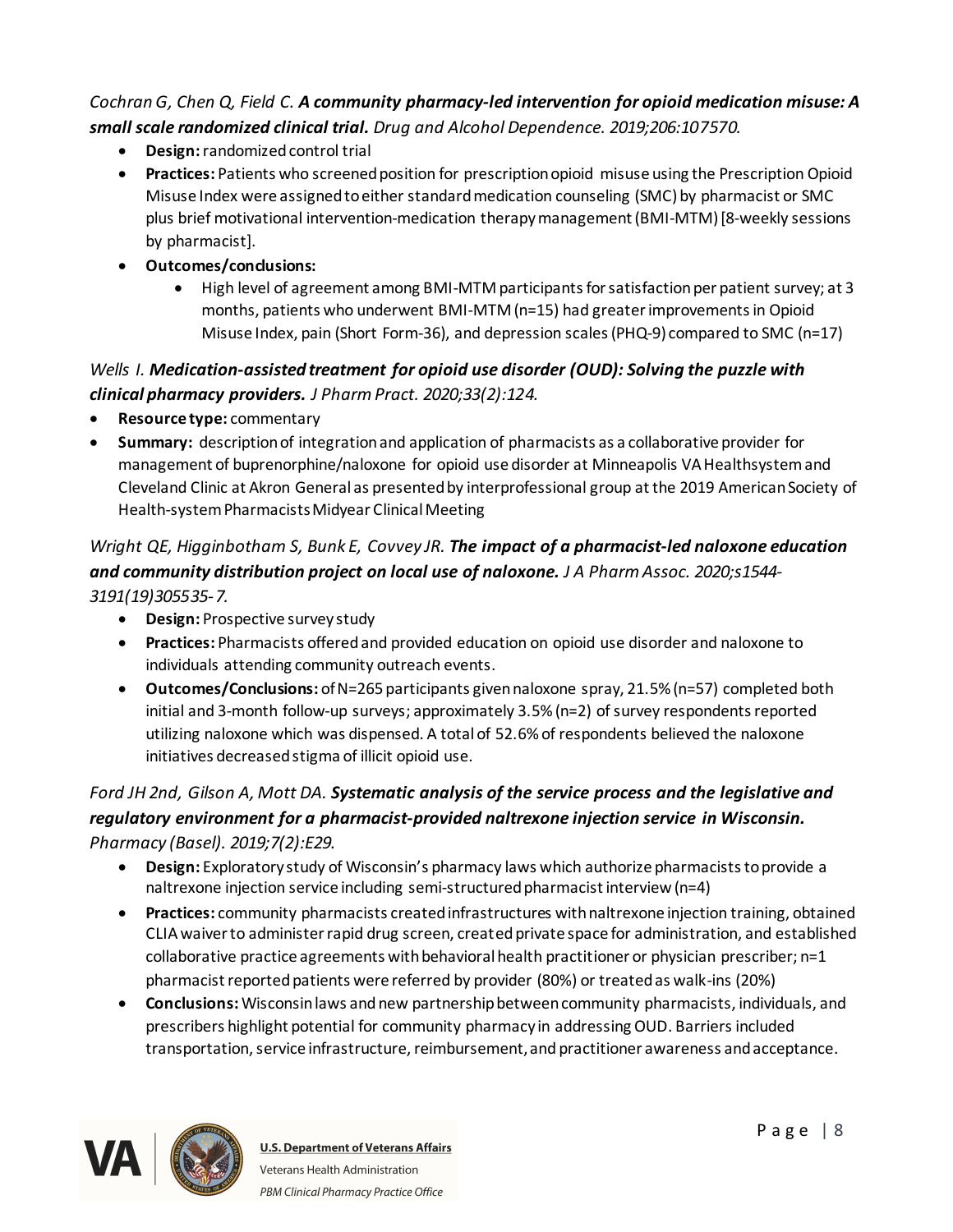#### *Manzur V, Mirzaian E, Huynh T. Implementation and assessment of a pilot, community pharmacistbased, opioid pain medication management program. J Am Pharm Assoc. 2020; S1544-3191(19): 30537-0.*

- · **Design:** Care gap evaluation via retrospective chart review in a community pharmacy setting within an academic medical center
- · **Practices:** 
	- o Pharmacist identified patients from a rheumatology clinic prescribed at least 1 opioid medication and >1 short acting opioid, >90 MMED, >7-day supply of medication, and/or inappropriate medication combinations; gaps identified included minimal documentation of risk mitigation strategies and absence of naloxone
	- $\circ$  N=11 patients seen by pharmacist prior to clinic appointment; interventions included comprehensive assessment of presenting problem and recommendations to provider, PDMP search and mood evaluation, medication and naloxone education, and evaluation of lab needs
- · **Outcomes/conclusions:** community pharmacists canengage patients and providers to fill care gaps for high risk patients and optimize pain management; untreated depression, anxiety, and insomnia were the most common problems identified by pharmacists

# *Bingham JM, Taylor AM, Boesen KP. Preliminary investigation of pharmacist-delivered, direct-toprovider interventions to reduce co-prescribing of opioids and benzodiazepines among a Medicare population. Pharmacy. 2020;8:25.*

- · **Design:** Retrospective review of prescription claims data
- · **Practices:** Medication therapy management (MTM) tele-pharmacists identified patients with concurrent prescriptions for opioids and benzodiazepines via prescription claims data and provided recommendation to prescriber to discontinue one of the co-prescribed drugs.
- · **Outcomes/conclusions:** 37,990 (65.79%) of pharmacist interventions resulted in a medication discontinuation by the provider. Top medications discontinued included hydrocodone/APAP, alprazolam, and tramadol; initial evidence supports pharmacist-supported direct-to-prescriber programs as an effective medication safety strategy.

# *[Yates](https://www.ncbi.nlm.nih.gov/pubmed/?term=Yates%20D%5BAuthor%5D&cauthor=true&cauthor_uid=29578839) D, [Frey T,](https://www.ncbi.nlm.nih.gov/pubmed/?term=Frey%20T%5BAuthor%5D&cauthor=true&cauthor_uid=29578839) [Montgomery JC](https://www.ncbi.nlm.nih.gov/pubmed/?term=Montgomery%20JC%5BAuthor%5D&cauthor=true&cauthor_uid=29578839).Utilizing risk index for overdose or serious opioid-induced respiratory depression (RIOSORD) scores to prioritize offer of rescue naloxonein an outpatient veteran population: A telephone-based project. [Subst Abus.](https://www.ncbi.nlm.nih.gov/pubmed/29578839) 2018;39(2):182-184. doi:*

*10.1080/08897077.2018.1449171.*

- · **Design**: descriptive, retrospective review
- · **Practices**: identify primary care veterans at highest risk for serious opioid-related adverse events using the Risk Index for Overdose and Serious Opioid-Induced Respiratory Depression (RIOSORD) and offer rescue naloxone kits by telephone-based outreach
- · **Outcomes/conclusions**:
	- $\circ$  n = 38 (92.7%) of patients identified as high risk within 3-month period reached by telephone; n=26 (63.4%) of those reached agreed to naloxone prescription
	- $\circ$  pharmacist-led telephone-based outreach is a viable option for distributing naloxone to highrisk populations using an opioid related risk stratification tool



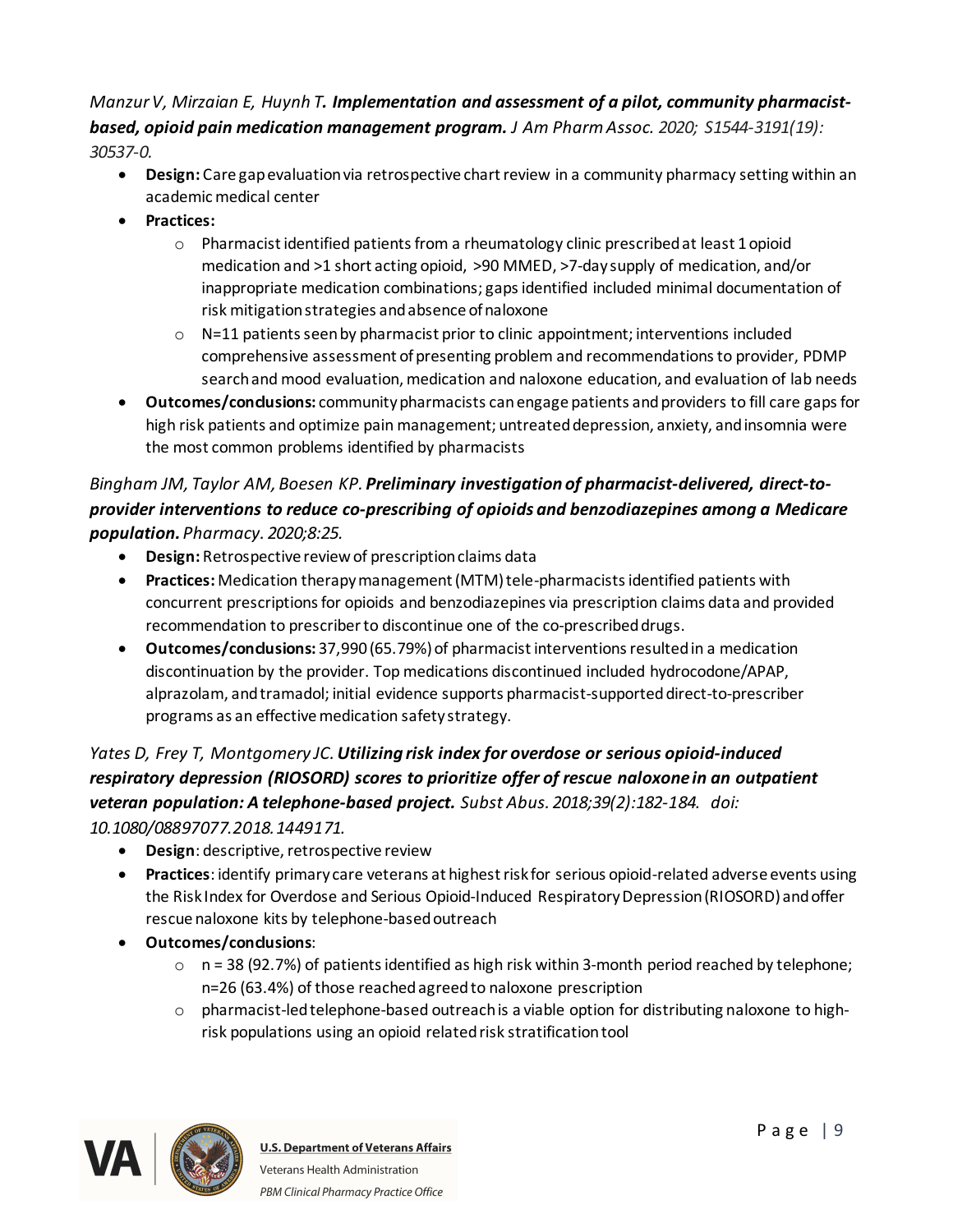#### *Lagisetty, P., et al. A physician-pharmacist collaborative care model to prevent opioid misuse. American Journal of Health-System Pharmacy. 2020; 77(10): 771-780.*

- · **Design**: Descriptive review
- · **Practices**: A pharmacist provided in-person consultation visit and optional follow-up visit for the assistance of chronic pain management in 2 primary care practices over 4 month period. Eligible patients had chronic pain and a long-term prescription for opioids or buprenorphine or were referred by their primary care physician (PCP)
- · **Outcomes/conclusions**:
	- $\circ$  n=46 of N=182 eligible patients completed all follow-up with n=43 (91%) receiving opioids over the past 6 months.
	- $\circ$  Pharmacist recommended adding or switching to a nonopioid pain medication (n=30), switching to buprenorphine for pain and complex persistent opioid dependence (n=20), and tapering opioids (n=3).
	- $\circ$  All physicians found the intervention acceptable and wanted more guidance on prescribing buprenorphine for pain.

#### *Hoefling, A. D., et al. Impact of pharmacist contact via telephone vs letter on rate of acquisition of naloxone rescue kits by patients with opioid use disorder. Substance Abuse. 2020; 1-5.*

- · **Design**: Retrospective study
- · **Practices**: Mental health clinical pharmacy specialists (CPS) at VA St. Louis HCS aimed to increase distribution of naloxone rescue kits to patients with Opioid Use Disorder (OUD). Study groups included those contacted by letter alone and those contacted by both letter and phone call.
- · **Outcomes/conclusions:** 
	- $\circ$  N= 335 patients were included
	- $\circ$  N=185 patients targeted for phone follow-up, n=81 were reached (43.8%), and n=254 received the letter alone.
	- $\circ$  The primary outcome was achieved by n=13 (5.1%) and n=52 (64.2%) participants in the letter alone and letter plus phone contact groups, respectively (p < 0.001).
	- o Non-white race, prior participation in rehabilitation and active opioid prescription were also associated with a higher rate of kit obtainment.

### *Brunet, N., et al. Increasing buprenorphine access for veterans with opioid use disorder in rural clinics using telemedicine. Substance Abuse. 2020; 1-8.*

- · **Design**: Quality improvement project
- · **Practices**: A psychiatric clinical pharmacy specialist served as an internal facilitator by visiting with rural outpatient clinics' frontline staff/managers, providing medication for opioid use disorder (MOUD) education, supporting psychiatry providers, and briefing hospital leadership. The goal was to increase availability of MOUD to Veterans, focusing on tele-prescribing buprenorphine to rural sites.
- · **Outcomes/conclusions**:
	- $\circ$  N=12 Veterans were transferred to the rural telehealth buprenorphine clinic (home inductions: n=2; monitored induction at CBOC: n=4; transferred from another facility once telebuprenorphine was made available: n=6).
	- $\circ$  n=9 (75%) remained on buprenorphine for a six month time period after beginning buprenorphine telehealth services.

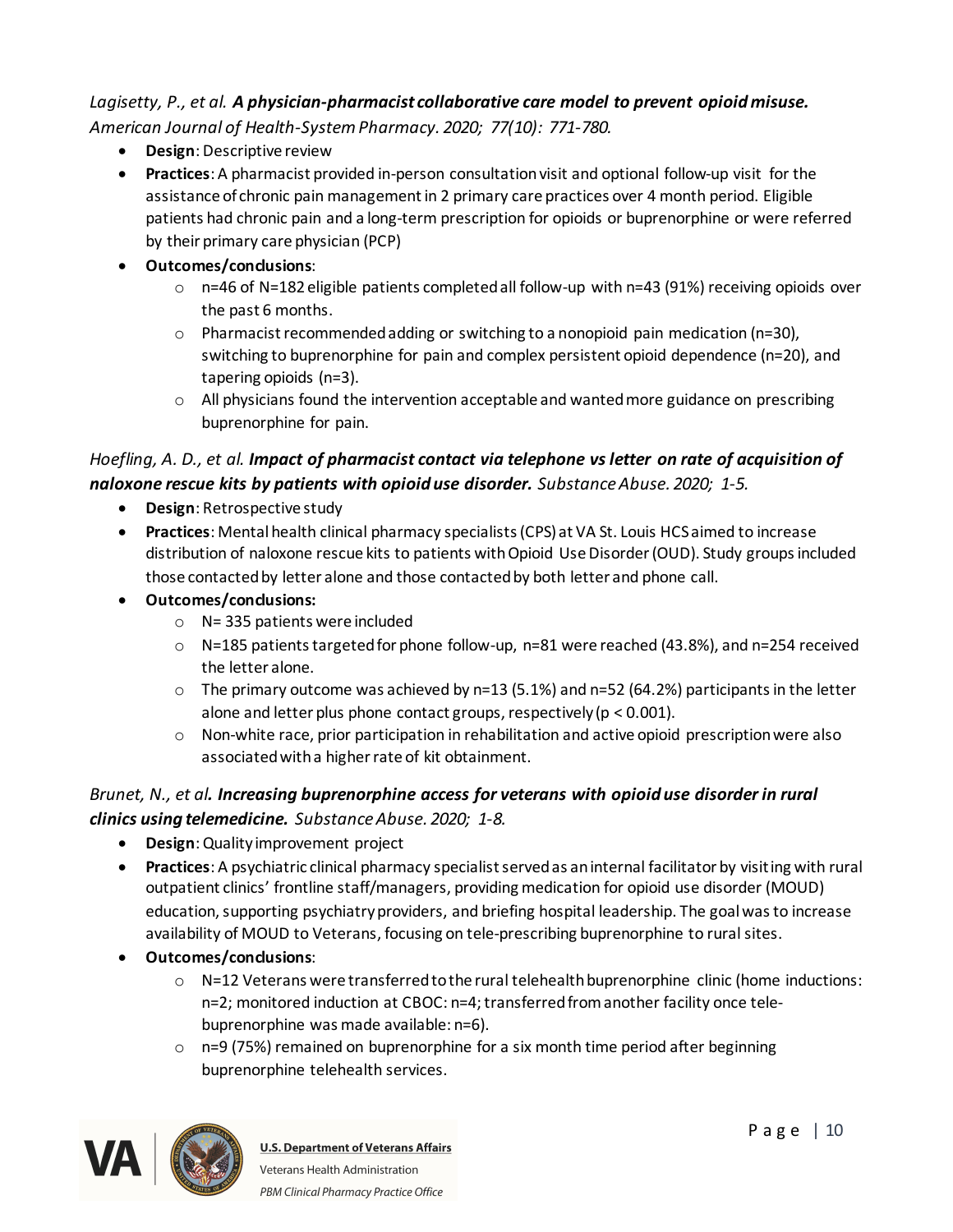$\circ$  Overall, implementing tele-prescribing was negotiated with stakeholders at the target clinics and operationalized in a toolkit to guide future efforts.

*LeSaint, K. T., et al. Buprenorphine for Opioid Use Disorder in the Emergency Department: A Retrospective Chart Review. Western Journal of Emergency Medicine. 2020; 21(5), 1175.*

- · **Design**: Retrospective chart review
- · **Practices**: An emergency physician and pharmacist implemented a protocol using buprenorphine for the treatment of patients with opioid withdrawal at an academic, Level I trauma center. Patients included in this study were those in the ED for whom buprenorphine was administered to treat opioid withdrawal during an 18-month period
- · **Outcomes/conclusions:** 
	- $\circ$  N=77 patients who received buprenorphine, n=33 (43%) did not present with the chief complaint of opioid withdrawal; 74% last used heroin and presented in moderate opioid withdrawal
	- $\circ$  n=1 case of precipitated withdrawal occurred after buprenorphine administration
	- o n=23 (30%) of patients received outpatient follow-up
	- o Results underscore the safety, effectiveness, and feasibility of ED-initiated buprenorphine administration.

# *Moore, T., et al. Increasing access to care using clinical pharmacy specialist providers in outpatient mental health: Successful practice integration within the Department of Veterans Affairs. Journal of the American Pharmacists Association. 2020.*

· **Summary**: The MH clinical pharmacy specialist (CPS) provider serves in many key roles to improve patient-centered care and medication outcomes by supporting the needs of the MH team, patients, and caregivers in areas of comprehensive medication management. MH CPS providers are integrated as MH providers in general and specialty MH clinics, behavioral health clinics embedded in primary care, residential rehabilitation facilities, specialty MH programs, and in inpatient MH units to improve access, quality, and safety. Overall, the MH CPS provider improves access to care, clinical outcomes, and safety when deployed as direct patient care providers on Veterans Affairs (VA) interprofessional care teams.VA MH clinical pharmacy practice continues to demonstrate what the MH CPS provider, practicing at the top of their license, can achieve as a core member in MH team-based care.

# *Gordon, A. J., et al. Stepped Care for Opioid Use Disorder Train the Trainer (SCOUTT) initiative: Expanding access to medication treatment for opioid use disorder within Veterans Health Administration facilities. Substance Abuse. 2020; 41(3), 275-282.*

· **Summary**: In the Spring of 2018, the VHA initiated the Stepped Care for Opioid Use Disorder, Train the Trainer (SCOUTT) Initiative to facilitate access to MOUD in VHA non-SUD care settings. The SCOUTT Initiative's primary goal is to increase MOUD prescribing in VHA primary care, mental health, and pain clinics by training providers working in those settings on how to provide MOUD and to facilitate implementation by providing an ongoing learning collaborative. The VHA Office of Mental Health & Suicide Prevention (OMHSP) collaborated with a wide representation of VHA stakeholders in originating, planning, and implementing the SCOUTT Initiative, including leaders representing (among others) national pain, primary care, mental health, SUD specialty-care, primary care mental health integration, pharmacy, nursing, and education services. These leaders formed the multidisciplinary Planning Committee for the SCOUTT Initiative that began meeting monthly in January 2018 and continues to meet today.



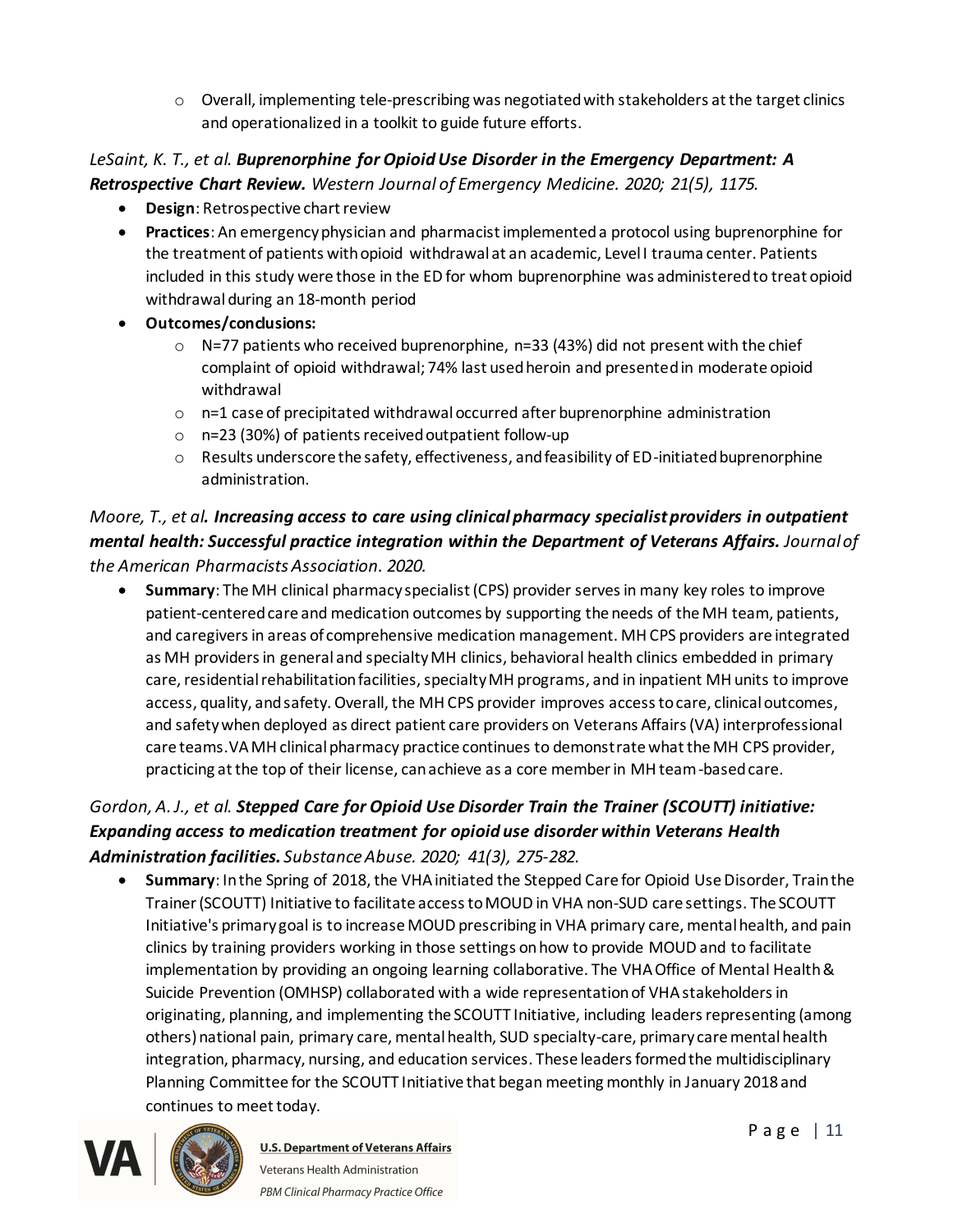#### *Kenney A, Cox N, Bryan MA, Cochran G. Brief intervention medication therapy management: Establishment of an opioid misuse intervention model delivered in a community pharmacy. Am J Health-Syst Pharm. 2021 Feb 8;78(4):310-319. doi: 10.1093/ajhp/zxaa389.*

- · **Design**: Practice Research Report-Key findings from 4 distinct studies (multisite cross-sectional pharmacist survey; multistakeholder intervention planning project; multisite cross-sectional patient survey; small-scale randomized trial)
- · **Practices**: Study results show development of evidence for the Brief Intervention Medication Therapy Management (BIMTM) model to detect and address patient opioid misuse. BIMTM is an intervention consisting of 9 sessions. One medication management session is delivered in person by a community pharmacist, and the remaining sessions are delivered telephonically by a patient navigator to follow on goals established and address concomitant health concerns that increase risk for misuse.
- · **Outcomes/Conclusion**: Overall, the establishment of BIMTM supports community pharmacist identification and intervention with patients engaged in opioid misuse

# *Santa HM, Amirova SG, Ventricelli DJ, Downs GE, Nowalk AA, Pringle JL, Aruru M. Preparing pharmacists to increase naloxone dispensing within community pharmacies under the Pennsylvania standing order. Am J Health Syst Pharm. 2021 Feb 8;78(4):327-335. doi: 10.1093/ajhp/zxaa387. Substance Abuse. 2020; 41(3), 275-282.*

- · **Design**: Descriptive Report- SBIRT (screening, brief intervention, and referral to treatment) and naloxone training and pre-post survey results
- · **Practices**: Twenty-four pharmacists in Philadelphia, PA completed SBIRT and naloxone trainings. Each pharmacy had at least 1 pharmacy champion who received additional training on and helped develop pharmacy site–specific naloxone dispensing protocols
- · **Outcomes/Conclusion**: Pre-post survey results showed a reduction in stigmatizing attitudes regarding naloxone dispensing; an increase in understanding of the standing order and appropriate naloxone use; and an increase in self-reported confidence in ability to appropriately identify, discuss, and dispense naloxone to patients. All pharmacies increased their average monthly dispensing rate following protocol implementation. Pharmacists who received both trainings were more likely to change naloxone dispensing practices and increase dispensing in community pharmacies.

# *DeRonne BM, Wong KR, Schultz E, Jones E, Krebs EE. Implementation of a pharmacist care manager model to expand availability of medications for opioid use disorder. Am J Health Syst Pharm. 2021 Feb 8;78(4):354-359. doi: 10.1093/ajhp/zxaa405.*

- · **Design:** Descriptive reports overview of a clinical pharmacist care manager (CPCM) model for medications for OUD treatment
- · **Practices/Description**: At the Minneapolis Veterans Affairs Health Care System the CPCM model for medications for OUD (MOUD) was identified as a care model that would address patient and facility barriers to effective OUD treatment. Pharmacists were integral in program development and implementation and served as the main care providers. An interim evaluation of the program established that the proportion of patients with OUD receiving MOUD had increased, with use of the program resulting in treatment of 109 unique patients during 625 visits. Key program implementation facilitators included the facility leadership establishing increased use of MOUD as a priority area, identification of a physician champion, and a history of successful expansion of clinical pharmacy specialist practice within the VA system. Implementation barriers included factors related to provider engagement, patient identification, and program support. The CPCM model of provision of MOUD expanded the pharmacist role in buprenorphine management.



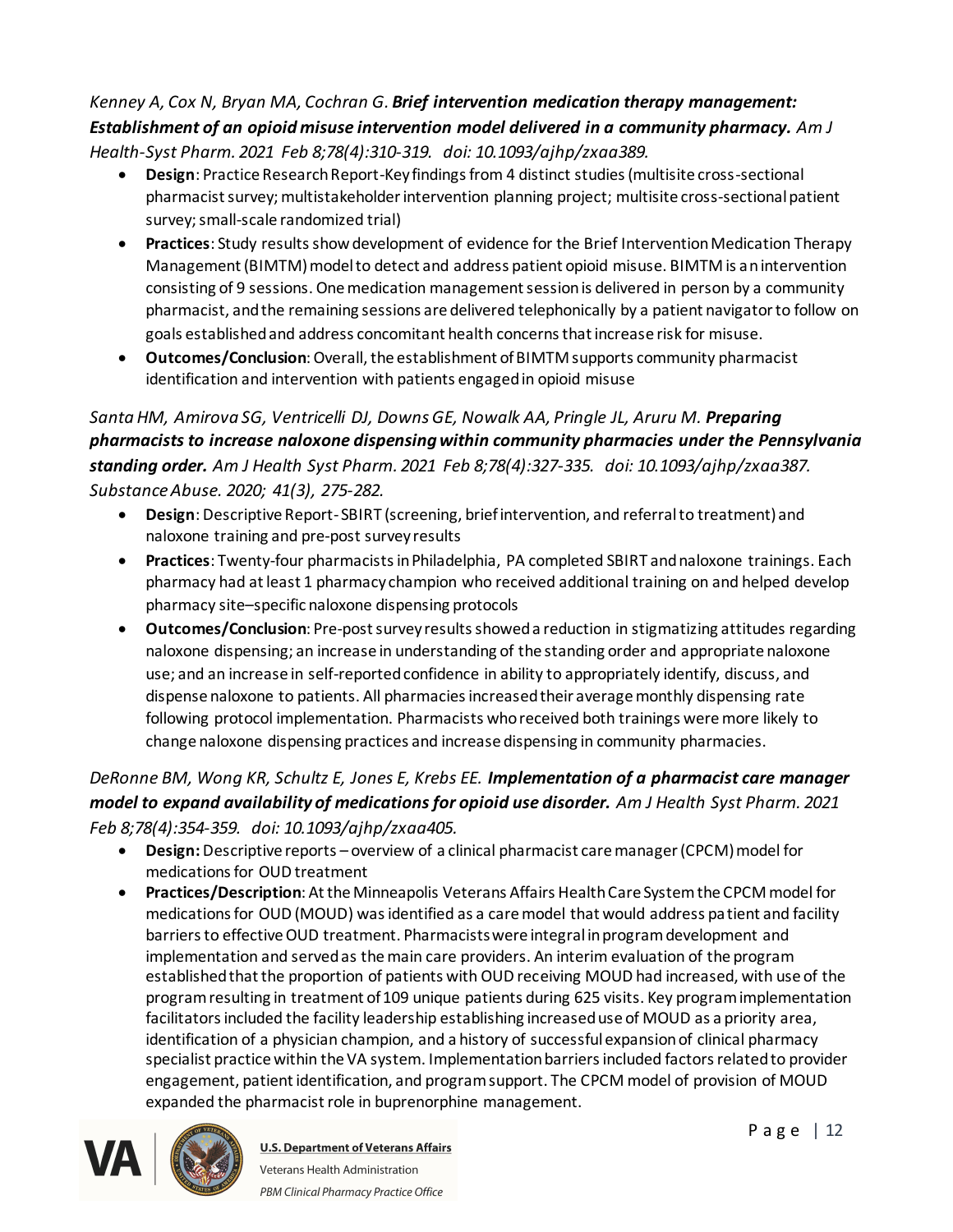### *Rife, T., Tat, C., & Malakootian, M. Evaluation of an opioid risk mitigation initiative for veterans undergoing hip or knee arthroplasty at San Francisco Veterans Affairs Health Care System Am J Health Syst Pharm. 2021 Feb 8;78(4), 336-344. doi: 10.1093/ajhp/zxaa406.*

- · **Design**: Descriptive report –Quality improvement project
- · **Practices:** A quality improvement project was conducted to evaluate the number of pharmacistprovided opioid risk mitigation recommendations implemented by orthopedic providers for patients who underwent total hip or knee arthroplasty at SFVHCS. A pharmacist-led workflow for completing risk mitigation reviews was developed in collaboration with orthopedic providers, and urine drug screening was added to the preoperative laboratory testing protocol. The following recommendations were communicated via electronic medical record: limit postoperative opioids to a 7- or 14-day supply based on risk of suicide and/or overdose, offer naloxone and a medication disposal bag, and order a urine drug screen if not already completed.
- · **Outcomes/conclusion**: Risk reviews were completed for 75 patients. Among 64 patients with 2-month post-discharge data available, 88% (7 of 8) of 7-day and 79% (44 of 56) of 14-day opioid supply recommendations were implemented; 41% (26 of 59) of recommendations to issue a medication disposal bag, 17% (2 of 12) recommendations to order a missing urine drug screen, and 9% (5 of 55) of recommendations to offer naloxone were implemented.

# *Wu LT, John WS, Ghitza UE, Wahle A, Matthews AG, Lewis M, Hart B, Hubbard Z, Bowlby LA, Greenblatt LH, Mannelli P; Pharm-OUD-Care Collaborative Investigators. Buprenorphine physicianpharmacist collaboration in the management of patients with opioid use disorder: results from a multisite study of the National Drug Abuse Treatment Clinical Trials Network. Addiction. 2021 Jan 11. doi: 10.1111/add.15353.*

- · **Design:**Nonrandomized, single-arm, open-label feasibility trial investigating the feasibility/acceptability of a new collaborative care model involving buprenorphine-waivered physicians and community pharmacists.
- · **Practices:** This study looked at three office-based buprenorphine treatment (OBBT) clinics and three community pharmacies in the United States (total of six physicians and six pharmacists involved). Patients with a DSM-5 diagnosis for OUD on buprenorphine maintenance were included. After screening, eligible patients' buprenorphine care was transferred from their OBBT physician to a community pharmacist for 6 months. Primary outcomes included recruitment, treatment retention and adherence, and opioid use. Secondary outcomes were intervention fidelity, pharmacists' use of prescription drug monitoring program (PDMP), participant safety, and satisfaction with treatment delivery.
- · **Outcomes/Conclusions:** 71/76 of eligible participants enrolled into the study. There were high rates of treatment retention (88.7%) and adherence (95.3%) at the end of the study. The proportion of opioidpositive urine drug screens (UDSs) among complete cases at month 6 was (4.9%, 3/61). Pharmacists used PDMP at 96.8% of visits. There were no opioid-related safety events. Over 90% of patients endorsed that they were "very satisfied with their experience and the quality of treatment offered." Similarly, positive ratings of satisfaction were found among physicians/pharmacists. This showed the feasibility and acceptability to patients of this collaborative care model.

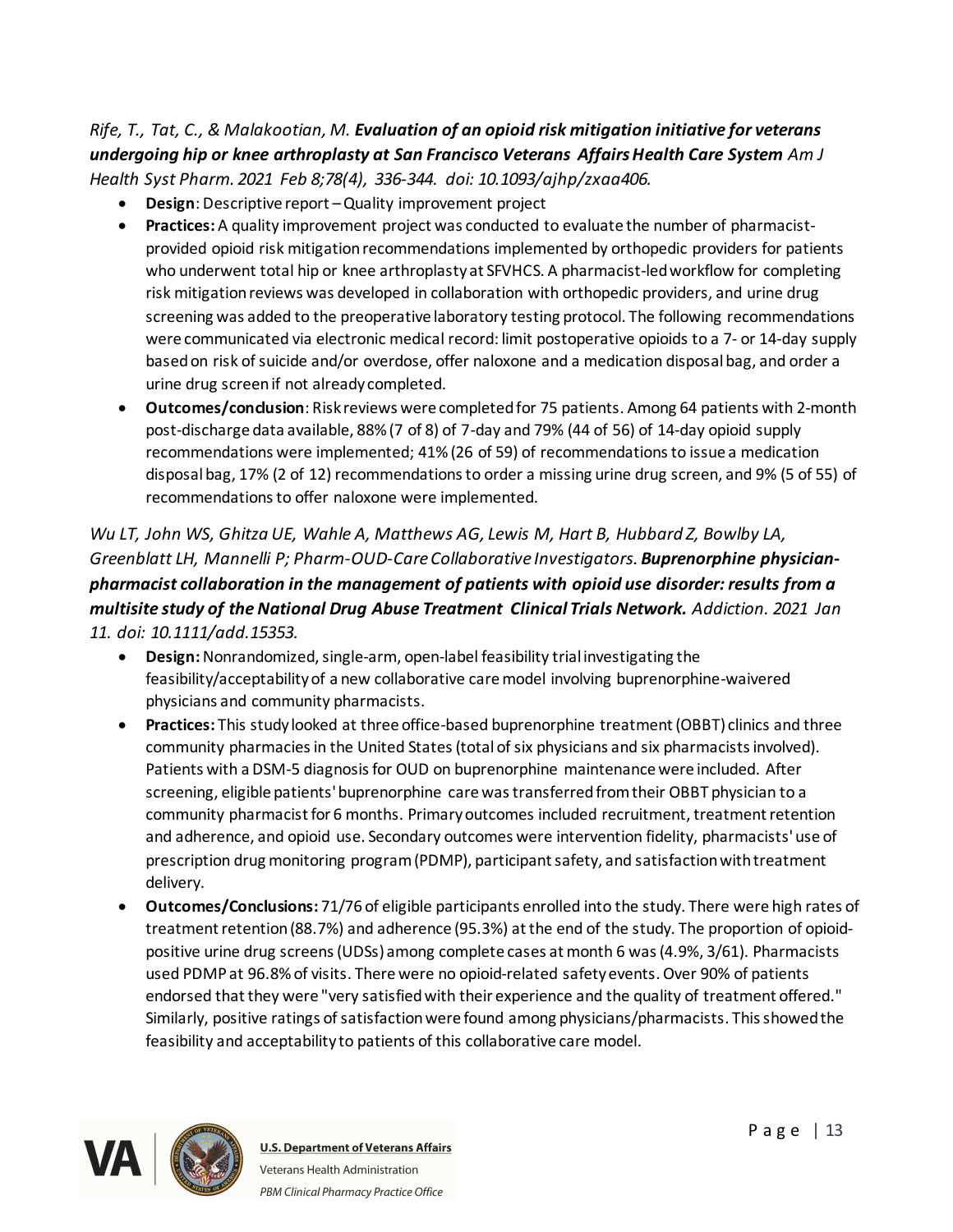#### *Rife T, Tat C, Jones J, Pennington DL. An initiative to increase opioid overdose education and naloxone distribution for homeless veterans residing in contracted housing facilities.J Am Assoc Nurse Pract. 2021 Mar 12. doi: 10.1097/JXX.0000000000000577.*

- · **Design:** prospective single-arm cohort QI intervention
- · **Practice:** Many housing facilities for homeless veterans contracted with the San Francisco Veterans Affairs Health Care System are located in neighborhoods with high rates of opioid overdose. This quality improvement (QI) initiative aimed to increase provision of opioid overdose education and naloxone for veterans and staff at contracted housing facilities.
- · **Outcomes/Conclusions:** A total of 18 contracted veteran housing programs were contacted from July 2019 through January 2020 to schedule training. Of those, 13 programs responded to outreach and 10 visits were completed at 8 housing facilities. Training was provided by pharmacist and nurse practitioner trainers to 26 staff members and 59 veterans. Naloxone was prescribed to 37 veterans. Overall, A pharmacist-led and nurse practitioner–led initiative was effective in increasing veteran and staff access to opioid overdose education and naloxone at >44% contracted veteran housing facilities.

### *Napoli K, Grant M, Remines J, Nadpara P, Goode JR. Impact of pharmacist counseling to enhance the accessibility of naloxone nasal spray to patients in a community pharmacy setting. J Am Pharm Assoc (2003). 2021 Jan 10:S1544-3191(20)30628-2. doi: 10.1016/j.japh.2020.12.007.*

- · **Design:** Prospective 4-month, interventional study in southwest Virginia conducted at 5 geographically similar large community chain pharmacies
- · **Practices:** A National Drug Code activity report within each store was used to identify patients (18-64 yo), filling opioid medication without naloxone. A pharmacist recommended naloxone to patients at the point of care. Patients accepting the recommendation for naloxone received pharmacist counseling from a standardized counseling script and by using a naloxone nasal spray demo kit. All eligible patients were provided a postintervention survey assessing their confidence with naloxone, if naloxone had been recommended before, and if they were picking up naloxone on the basis of the pharmacist's recommendation.
- · **Outcomes/Conclusion:** A total of 121 naloxone prescriptions were dispensed (36% increase compared to previous year). In total, 38 patients completed the postintervention survey. After receiving pharmacist counseling, patients indicated being very confident with administering naloxone correctly and for recognizing an opioid overdose, 73.9% and 65.2%, respectively. Of the patients who completed the survey, 60.5% received naloxone and accepted counseling from the pharmacist.

# *Mailloux LM, Haas MT, Larew JM, DeJongh BM. Development and implementation of a physicianpharmacist collaborative practice model for provision and management of*

- *buprenorphine/naloxone. Ment Health Clin. 2021 Jan 8;11(1):35-39. doi: 10.9740/mhc.2021.01.035.*
	- · **Design:**Quality improvement looking at a physician-pharmacist collaborative practice models (PPCPM) implementation for management of patients on MOUD with buprenorphine/naloxone
	- · **Practices:** A PPCPM for management of patients on MOUD with buprenorphine/naloxone was piloted in an outpatient substance use disorder clinic. Approximately 4 hours per week were dedicated to physician-pharmacist collaborative medical appointments for a 5-month trial period. The pharmacist met with the patient first and then staffed the case with the collaborating psychiatrist. Descriptive data from PPCPM appointments was collected and compared to data from psychiatrist-only appointments.

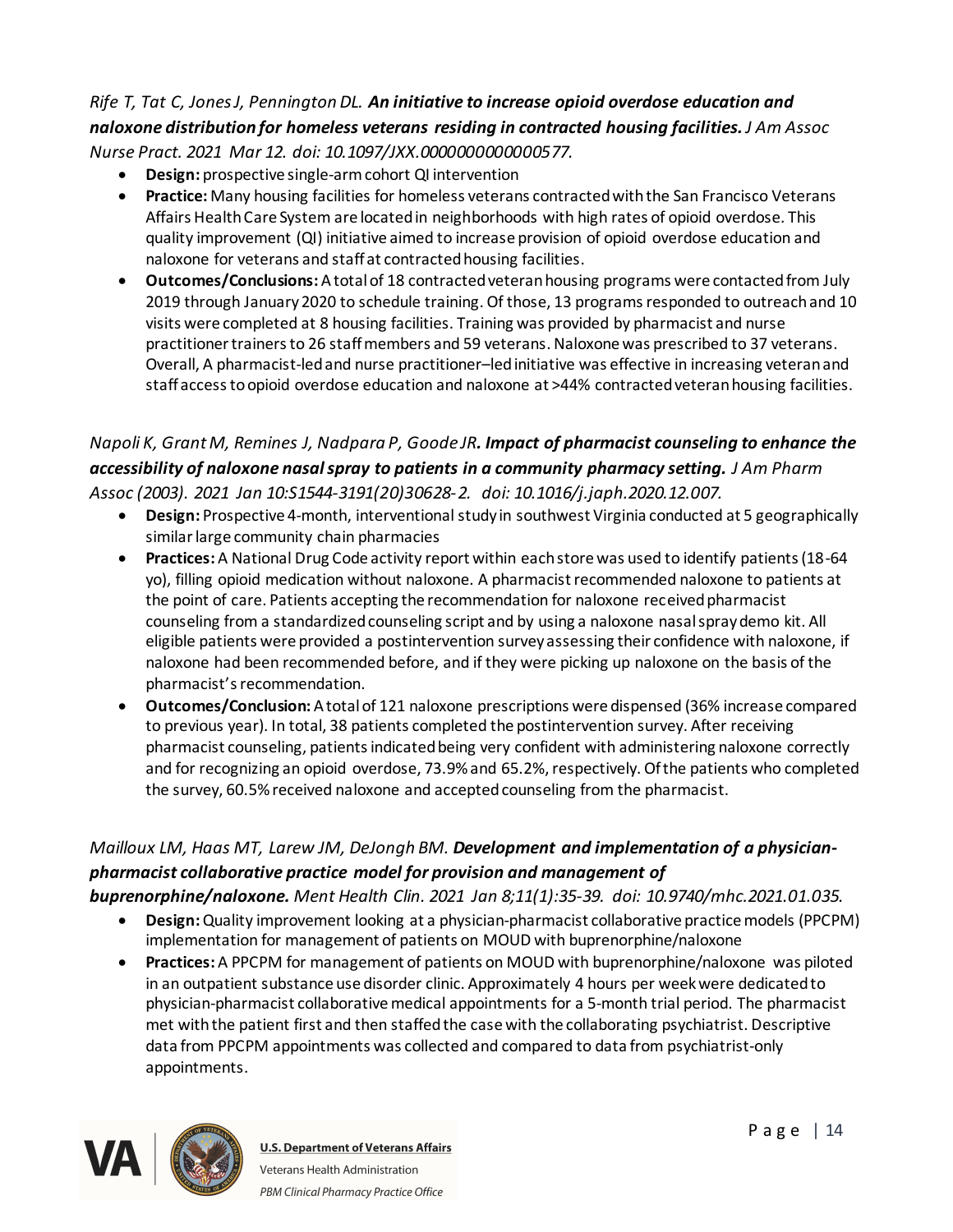· **Outcomes/Conclusions:** 25 patients were seen over 44 appointments (estimated 33 hours of psychiatrist time saved). Average initial and end buprenorphine doses, urine drug screen (UDS) results, and mental health (MH) medication interventions were similar between patients seen in PPCPM appointments compared with those seen in psychiatrist-only appointments. Collection of UDS, identification and management of MOUD adherence issues, other service referrals, and medication reconciliation intervention were more frequent in PPCPM appointments. Overall, implementation of a PPCPM allowed for provision of a similar level of care regarding MOUD and MH-related medication management while saving psychiatrist time.

*Kennedy AG, Wood M, Starecheski G, Belcher R, Cote E. Academic detailing with ambulatory pharmacists to support naloxone counseling. J Am Pharm Assoc (2003). 2021 Feb 20:S1544- 3191(21)00033-9. doi: 10.1016/j.japh.2021.01.031.*

- · **Design:** Descriptive report academic detailing program to pharmacists on the topic of counseling and promoting naloxone to patients
- · **Practices**: Pharmacists were recruited by convenience sampling. Three pharmacists who were experienced with academic detailing techniques provided the education. Survey data were collected to evaluate the program.
- · **Outcomes/Conclusions**: 33 pharmacists participated who worked in a variety of ambulatory settings, including chain or corporate-owned pharmacies (58%), hospital-owned specialty pharmacies (15%), hospital-owned community pharmacies (15%), and independently owned or other pharmacies (12%). 28 (85%) completed an immediate post-session evaluation survey. 27 (96%) indicated they felt the information presented will impact their practice or patient care. 11 (33%) completed a second postsession survey, self-reporting improvements related to counseling patients about naloxone. Overall, participating in academic detailing supports community pharmacists' providing patient counseling about naloxone.

# *Wu S, Frey T, Wenthur CJ. Naloxone acceptance by outpatient veterans: A risk-prioritized telephone outreach event. Res Social Adm Pharm. 2021;17(5):1017-1020.*

- · **Design**: Prospective quality improvement project
- · **Practices**: The Risk Index for Overdose or Serious Opioid-Induced Respiratory Depression (RIOSORD) tool was used to identify patients with risk class ≥4 who did not have a naloxone kit filled in the past year. Pharmacy trainees contacted at-risk patients and offered naloxone during a team-based telephone outreach event.
- · **Outcomes/Conclusions**:
	- $\circ$  There was a statistically significant increase in the proportion of at-risk patients who had a naloxone kit before versus after the event (difference = 0.35, p < 1 × 10−6). Per-protocol analysis showed that of 164 patients contacted, 67% were reached ( $n = 109$ ) and 80 patients accepted naloxone, corresponding to a 73% acceptance rate for those reached. The average reported time spent on phone call and documentation per patient reached was 14 minutes.
	- o A team-based telephone outreach event is an effective method for distributing naloxone to atrisk outpatient veterans.

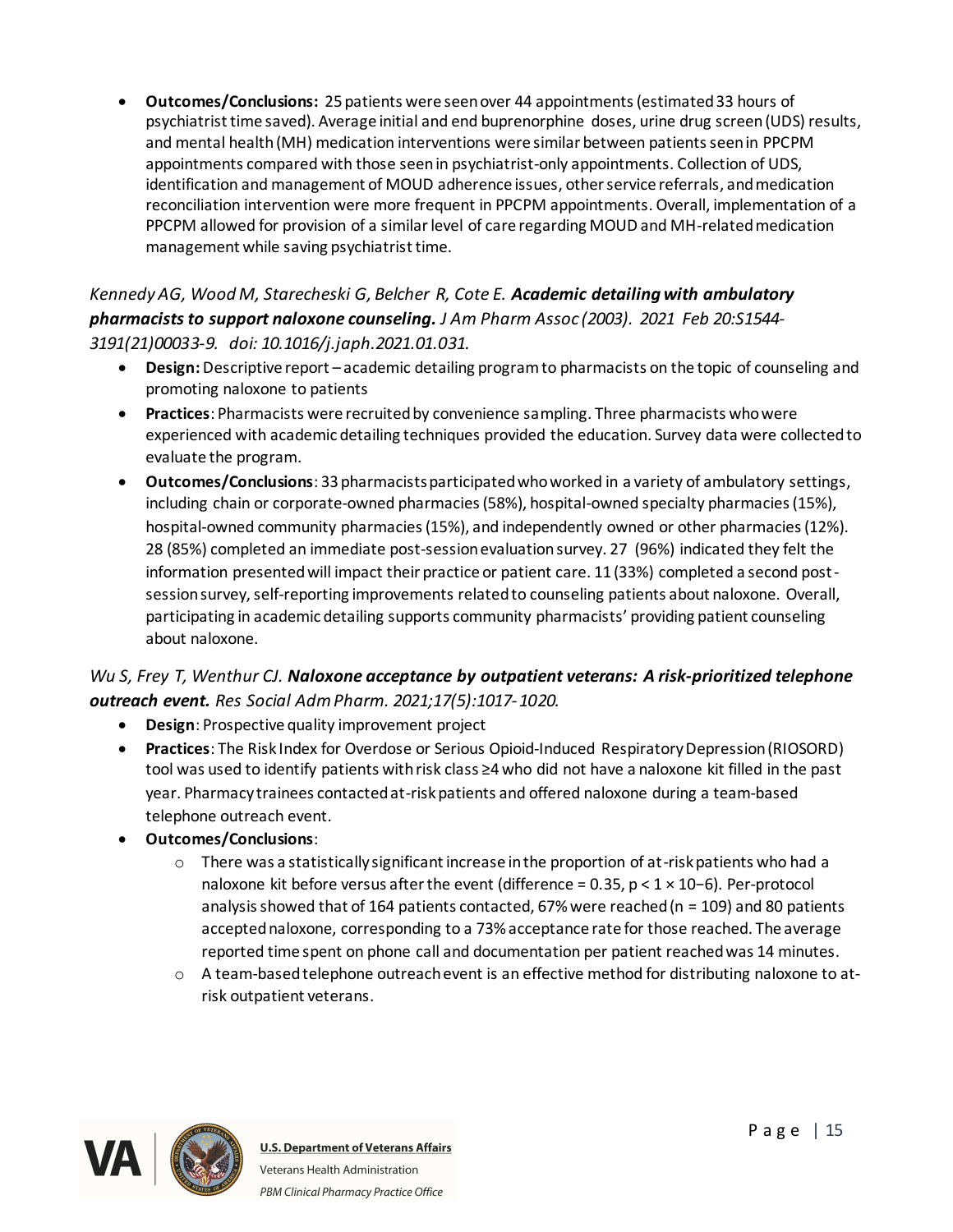# <span id="page-15-0"></span>*Inpatient Services*

#### *Haynes M. Pharmacist involvement in a chemical-dependency rehabilitation program. Am J Hosp Pharm. 1988 Oct;45(10):2099-101.*

- · **Design:** descriptive review of pharmacist intervention with specialized education on alcoholism and addiction
- · **Practices:** Pharmacists provide pharmaceutical services to meet the medical needs of patients during detoxification; development of detoxification protocols for management of withdrawal from drugs of abuse; education of patients and their families, other clinical staff members, and pharmacy students about the pathophysiology of addiction, treatment options, and the foundations of recovery; medication and addiction counseling; and multidisciplinary team support of recovery. The pharmacist employed at this hospital spends about 70% of her time with pharmaceutical services and 30% with counseling services.
- · **Outcomes/Conclusions:**
	- $\circ$  Pharmacists in a chemical-dependency rehabilitation program have a unique opportunity to affect positively the physical and emotional health of recovering individuals by taking on responsibilities beyond traditional pharmacy practice.

#### *Raphael, C, Fedoruk E. Practice Spotlight: Pharmacists of the Centre for Addiction and Mental Health. The Canadian Journal of Hospital Pharmacy. 2008; 61(5):346-347.*

- · **Design:** descriptive review of pharmaceutical services within the Canadian Centre for Addiction and Mental Health provided by approximately 30 pharmacists with expertise in addictions and mental health.
- · **Practices:** Pharmacist provided a range of clinical and medication management services andplay an important role in the education and training of students, hospital staff, clients, and the general public. In addition, pharmacists may participate in policy development and dissemination and in research. CAMH pharmacists work within multidisciplinary health teams (which also include, among others, psychiatrists, other physicians, nurses, occupational therapists, social workers, dieticians, and recreational therapists) and the patient population.

# *Andrews LB, Bridgeman MB, Dalal KS, et al. Implementation of a pharmacist-driven pain management consultation service for hospitalized adults with a history of substance abuse. Int J*

*Clin Pract. 2013;67(12):1342-9.*

- · **Design:** descriptive review of implementation of a pharmacist-driven pain management service for inpatients with concomitant substance use disorder
- · **Practices:** Clinical pharmacists provided pain pharmacotherapy recommendations with a goal of adequate pain management and behavior modification (preferentially prescribing patient-controlled analgesia (PCA), oral opioids, or non-opioid alternatives)
- · **Outcomes:**
	- oEnd of 3-month pilot period: a significant reduction of 25% in intermittent morphine and 42% in intermittent hydromorphone use (month prior vs. pilot conclusion); increase frequency of PCAs use (n=3 vs. n=12) in the month prior to and concluding implementation.
	- oAll team members surveyed noted decreased intravenous intermittent opioid use corresponding with decrease in disruptive and intimidating behavior.

Acquisto NM, Schult RF, Sarnoski-Roberts S. Effect of pharmacist-led task force to reduce opioid prescribing in the emergency department. *J Am Pharm Assoc.* 2019;76(22):15.

· **Design:** Observational evaluation of opioid use outcomes

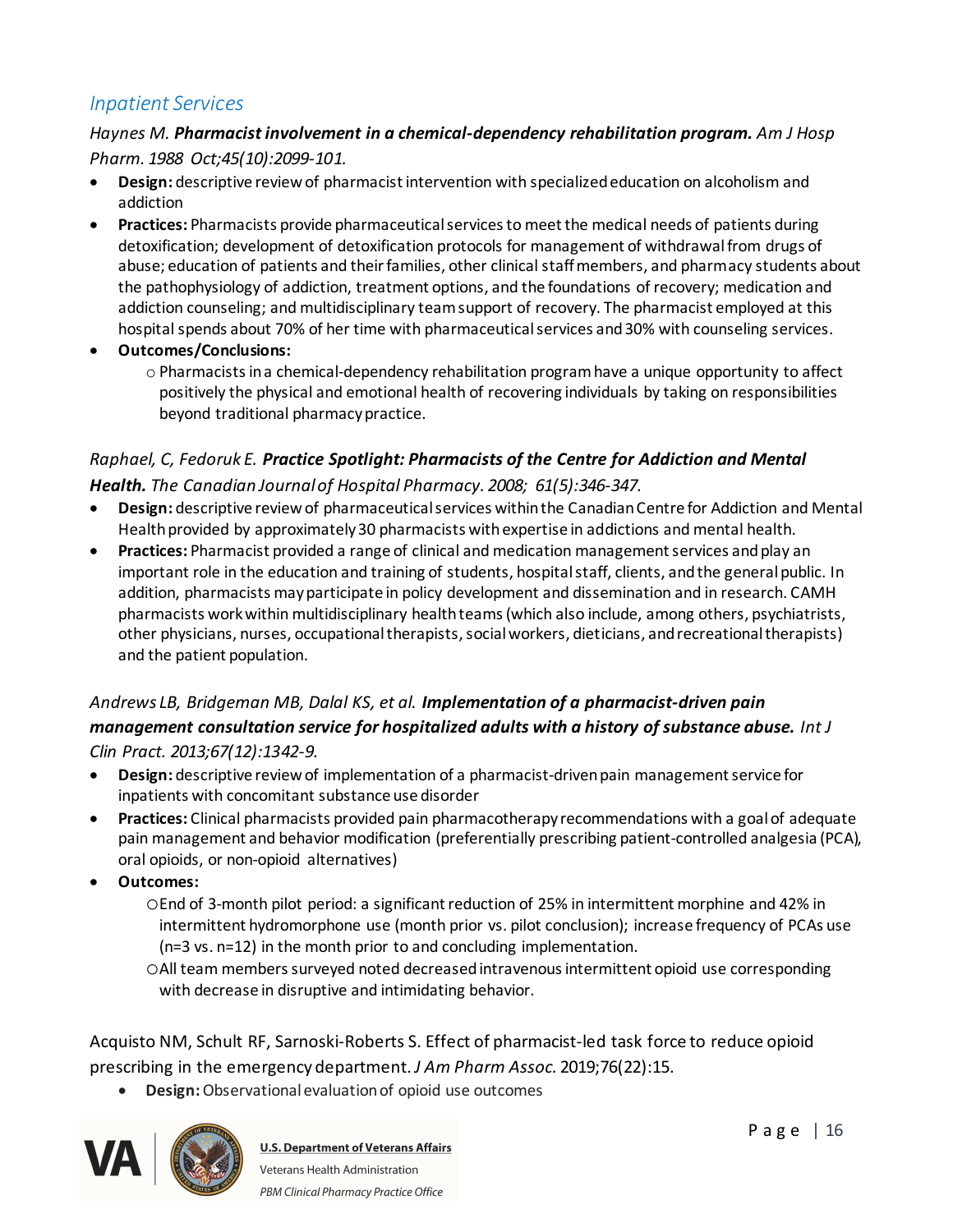- · **Practices:** Interdisciplinary ED opioid reduction task force was formed by emergency medicine and toxicology clinical pharmacy specialists. Primary goals were to reduce overall opioid use in adult and pediatric EDs and opioid discharge prescriptions by 30% over 12-months; developed documents including opioid prescribing guideline and disease state-specific treatment pathways for multimodal pain management, pain management for patients with opioid dependence, and treatment of opioid withdrawal and naloxone prescribing with standard phrases and talking points.
- · **Outcomes/conclusions:** clinical pharmacist-led ED opioid reduction program demonstrated positive results, with 63.5% reduction in overall ED opioid orders and significant decrease in monthly ED opioid orders per 1,000 visits at 12 months

*Tran TH, Swoboda H, Perticone K, Ramsey E, Thompson H, Hill K, Karnik NS. The substance use intervention team: A hospital-based intervention and outpatient clinic to improve care for patients with substance use disorders. Am J Health Syst Pharm. 2021 Feb 8;78(4):345-353. doi: 10.1093/ajhp/zxaa408.* 

- · **Design:** Descriptive report-Development of substance use intervention team (SUIT) and related outcomes
- · **Practices:** The SUIT program provides inpatient consultation services as well as medical and behavioral clinic visits to transition patients to long-term treatment and is comprised of physicians, nurse practitioners, a clinical pharmacist, social workers, and a nurse. The medical center initiated screening efforts in tandem with its interdisciplinary team and clinic. The team would attempt to start appropriately selected patients with SUD on medications for SUD while hospitalized. The clinical pharmacist rounds with the inpatient SUIT service, counsels patients, and oversees the inpatient and outpatient medication use process.
- · **Outcomes/Conclusion**: From January-December 2018, 87.2% of patients admitted to the hospital received initial SUD screening. Of the patients who screened positive, 1,400 received a brief intervention by a unit social worker; the SUIT service was consulted on 880 patients, and multiple medications for SUD were started during inpatient care. The SUIT service can serve as a model for programs working to implement SBIRT and SUD treatment services.

# *Kirby T, Connell R, Linneman T. Assessment of the impact of an opioid-specific education series on rates of medication-assisted treatment for opioid use disorder in veterans. Am J Health Syst Pharm. 2021 Feb 8;78(4):301-309. doi: 10.1093/ajhp/zxaa386.*

- · **Design**: Practice research report– retrospective cohort analysis
- · **Practices:** This report compared rates of MAT, and OUD-related ED visits and/or hospital admissions within 1 year, between Veterans with OUD who completed inpatient rehabilitation prior to implementation of a series of group sessions designed to engage intrinsic motivation to change behavior surrounding opioid abuse and provide education about MAT (the control group) and those who completed rehabilitation after implementation of the education program (the intervention group). A post hoc, multivariate analysis was performed to evaluate possible predictors of MAT use and ED and/or hospital readmission. Groups were led by existing staff, including psychologists, social workers, and a clinical pharmacy specialist.
- · **Results/Conclusion**: 158 patients were included (95-control group vs 63-intervention group. Rates of MAT were 25% (24/95) and 75% (47/ 63) respectively (P < 0.01). Opioid series participation and MAT use were independently associated with decreased rates of OUD-related ED visits and/or hospital admission (hazard ratios of 0.16 [95% CI, 0.06-0.44] and 0.32 [95% CI, 0.14-0.77], respectively) within 1

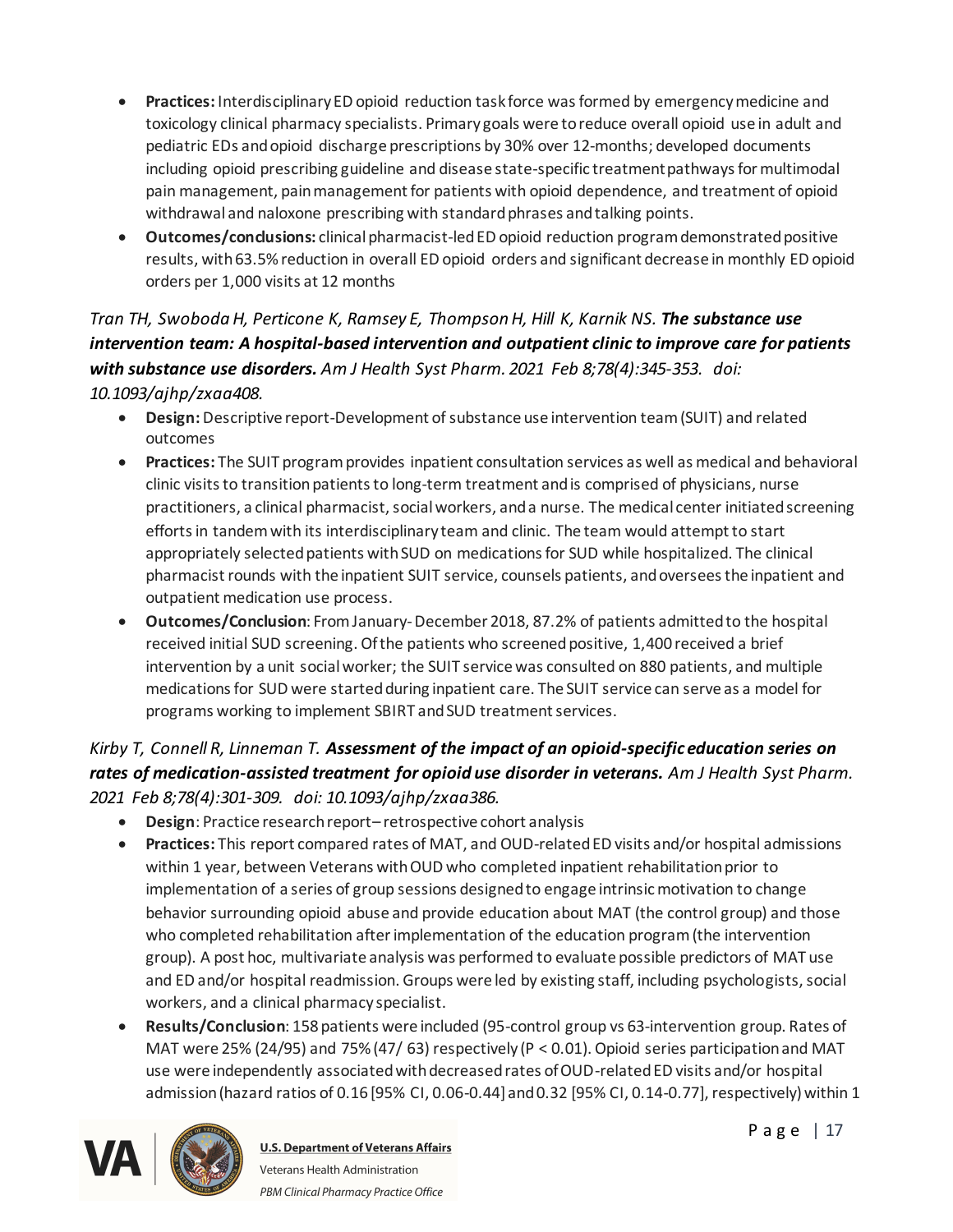year after rehabilitation completion. Overall, focused OUD-related education in a substance abuse program for veterans with OUD increased rates of MAT and was associated with a decrease in OUDrelated ED visits and/or hospital admission within 1 year.

*Moore PQ, Cheema N, Celmins LE, Patel A, Follman S, Soni H, Szwak JA, Pho MT, Carter K, Arora VM. Point-of-care naloxone distribution in the emergency department: A pilot study. Am J Health Syst Pharm. 2021 Feb 8;78(4):360-366. doi: 10.1093/ajhp/zxaa409.*

- · **Design:** Descriptive report-protocol development for POC OEND in the ED
- · **Practices:** A multidisciplinary team of experts including pharmacists developed the protocol, which included 5 steps: (1) patient screening, (2) order placement in the electronic health record (EHR), (3) a patient training video, (4) dispensing of naloxone kit, and (5) written discharge instructions. The naloxone kits were assembled, labeled to meet requirements for a prescription, and stored in an automated dispensing cabinet. Two pharmacists, 30 attending physicians, 65 resident physicians, and 108 nurses were trained.
- · **Outcomes/Conclusions**: In 8 months, 134 orders for take-home naloxone were entered and 117 naloxone kits were dispensed, (87.3% obtainment rate). The indication for take-home naloxone kit was heroin use for 61 patients (92.4%). Overall, POC naloxone distribution is feasible and yielded a rate of obtainment significantly higher than previous studies in which naloxone was prescribed.

# <span id="page-17-0"></span>*Hybrid Services*

# *Ash N, Tuten J, Bohenek W, Latham B. A comprehensive approach to addressing the opioid epidemic in a large health system. Am J Health Syst Pharm. 2021 Feb 8;78(4):320-326. doi: 10.1093/ajhp/zxaa388.*

- · **Design**: Descriptive Report-Implementation of a system-wide Opioid Steering Committee at a nonprofit Catholic health system
- · **Practices:** The committee was chaired by a senior pharmacy executive and supported by 4 subcommittees: data analytics, education development, outreach and assessment, and electronic health record (EHR). The committee developed and implemented several initiatives, including forming a database with prescribing data by specialty and geographical location, implementing a standardized screening approach in the emergency department, challenging hospitals to create partnerships with local schools, and creating EHR enhancements to change opioid prescribing habits.
- · **Outcomes/Conclusion**: The prescribed opioid burden was reduced from 65.3 to 35.2 morphine milligram equivalents (MME) from 2016 to 2019 (46% absolute reduction). During this same time the number of acute prescription orders with a MME dose >30 was reduced by 52% (from 37,793 to 17,822 prescriptions per year).

# *Costa T, Zhang M. The innovative role of an "opioid overdose prevention pharmacist" at a mental health teaching hospital.Am J Health Syst Pharm. 2021 Feb 8;78(4):292-296. doi: 10.1093/ajhp/zxaa407.*

- · **Design**: Descriptive practice review
- · **Summary**: National and provincial changes aimed at improving access to harm reduction programs catalyzed the creation of the opioid overdose prevention pharmacist position at Centre for Addiction and Mental Health (CAMH) in Canada. The pharmacist acted as the central developer and coordinator of key deliverables, including an opioid overdose risk assessment tool, and provided education and training across the organization. The pharmacist trained clinicians within outpatient addictions



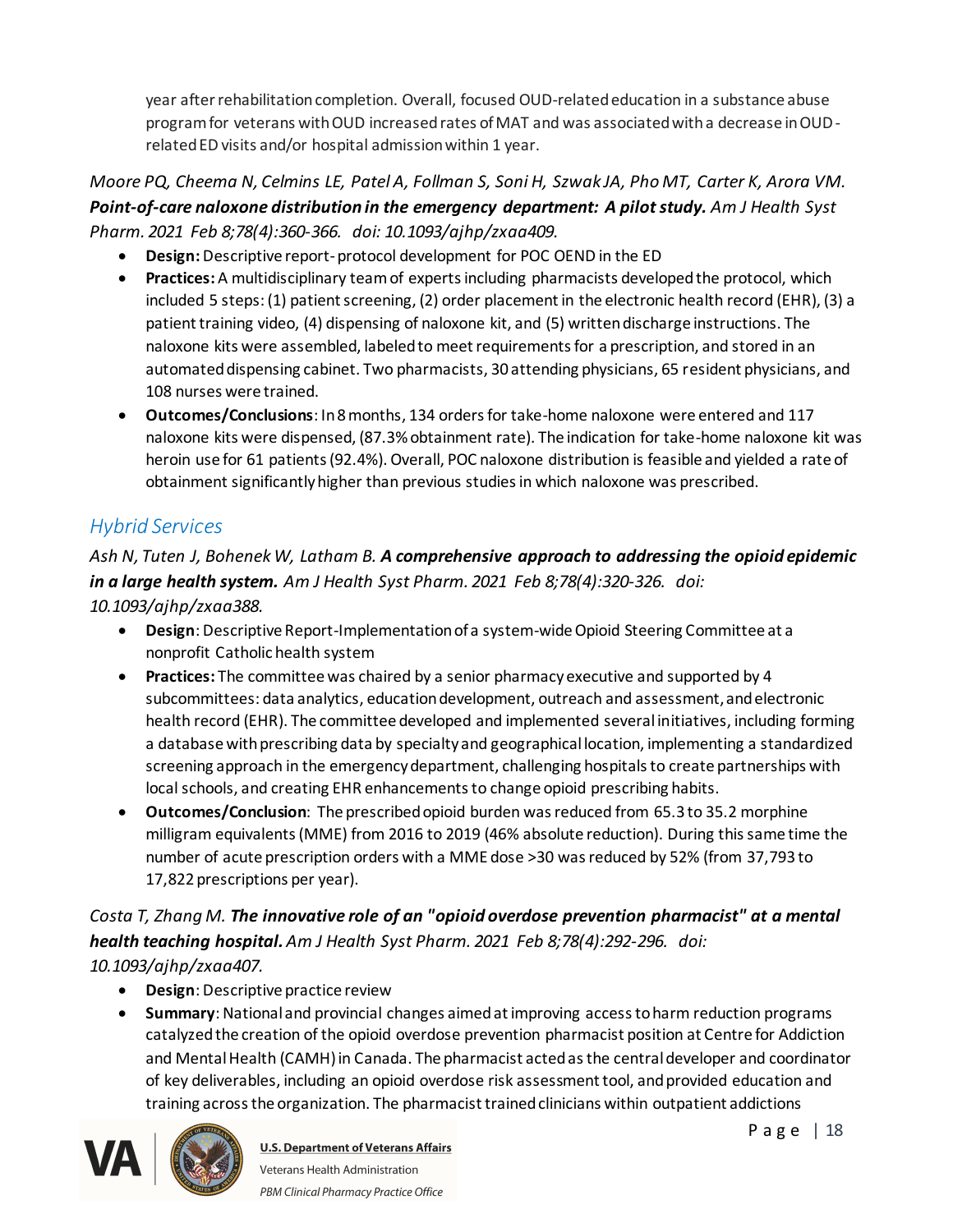services, as well as inpatient units and other outpatient clinics. Benefits of this initiative have extended beyond CAMH, such that resources have been made available to other organizations and can be modified and adapted to suit their needs. The pharmacist continues to be available for consultation by other institutions for implementation advice and knowledge translation at a health-systems level.

# <span id="page-18-0"></span>*Policy, Position Statements, & Practice Models*

#### *American Society of Health-System Pharmacists. ASHP statement on the pharmacist's role in*

*substance abuse prevention, education, and assistance. Am J Health-Syst Pharm. 2016; 73: e267-70.*

- · **Resource type:** Professional organization position statement outlines specific substance abuse related activities in which pharmacists should be involved in a variety of patient care, employee health, and community activities
- · **Summary:**
	- o Pharmacists have the unique knowledge, skills, and responsibilities for assuming an important role in substance abuse prevention, education, and assistance.
	- o Examples of responsibilities relevant to the SUD CPS include:
		- Promote substance abuse prevention efforts within healthcare organizations through employee education/awareness, participation in state prescription drug monitoring programs, and evaluation of practices which enable or foster drug abuse behavior.
		- Provide substance abuse education to healthcare professionals, healthcare trainees, and patients by fostering development of substance abuse related curricula for pharmacy students; providing post-graduate training in addictions, pain management, and palliative care to various healthcare disciplines; and conducting research on substance abuse and addiction.
		- Aid through identification and treatment referral for patients who may have signs of substance abuse; collaboration on development of pharmacotherapeutic elements of drug detoxification protocols; and provision of pharmaceutical care to patients treated for substance abuse and dependency.

#### *Bratberg J. Pharmacy: addressing substance use in the 21st century. Substance Abuse Journal. 2019; 40: 421-434.*

- 
- · **Resource type:** Association for Multidisciplinary Education and Research in Substance Use and Addition (AMERSA) Core Competencies for Pharmacists
- · **Summary**: Key concepts, skills, and attitudes are outlined to optimize, sustain, and expand independent and collaborative pharmacist roles in caring for persons who use and misuse substances and those diagnosed with substance use disorder

#### *[2014 Buprenorphine Summit, Report of Proceedings. U.S. Department of Health and Human](https://www.samhsa.gov/sites/default/files/proceedings_of_2014_buprenorphine_summit_030915_508.pdf)  Services; [Substance Abuse and Mental Health Services Administration \(SAMHSA\).](https://www.samhsa.gov/sites/default/files/proceedings_of_2014_buprenorphine_summit_030915_508.pdf) Sep 2014. [Rockville, MD.](https://www.samhsa.gov/sites/default/files/proceedings_of_2014_buprenorphine_summit_030915_508.pdf)*

- · **Resource type:**summary of professional meeting proceedings convened by Center for Substance Abuse Treatment (CSAT) and SAMHSA in partnership with National Institute on Drug Abuse (NIDA) with goal of gathering the perspectives of field experts regarding the state of practice and possible strategies for advancement.
- · **Key findings:**

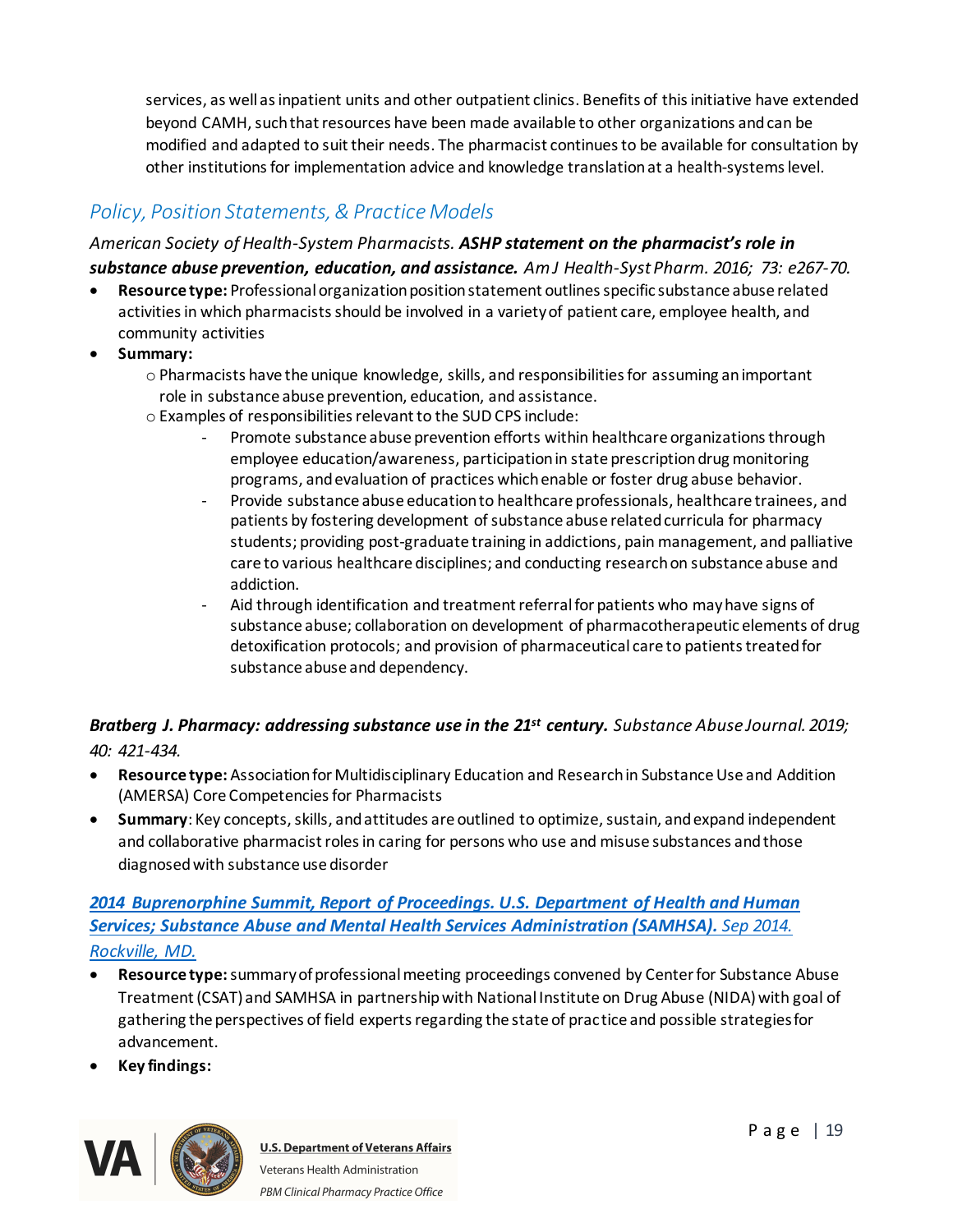- $\circ$  Strategies to increase access to buprenorphine included training pharmacists to take on additional responsibility related to buprenorphine treatment (e.g. medication monitoring and compliance)
- $\circ$  Key work group conclusions related to role of provider in training in improving access included recommendation to "increase educational opportunities and resources for nonphysician stakeholders, especially pharmacists"

#### *[Geisinger Staffing Model for MAT for Opioid Use Disorder](https://www.geisinger.org/-/media/OneGeisinger/pdfs/ghs/patient-care/conditions-specialties-treatments/MAT-Program-Brochure.pdf)*

- [·](https://www.geisinger.org/-/media/OneGeisinger/pdfs/ghs/patient-care/conditions-specialties-treatments/MAT-Program-Brochure.pdf) **Resource type**: practice model describing outpatient multidisciplinary MAT programwithin not-for-profit community healthcare systemled by board certified addiction physicians with a case management team, an addiction-trained clinical pharmacist, advanced practitioners and administrative support
- · **Summary:**
	- o Roles and responsibilities of the addiction-trained pharmacist when conducting initial and followup visits included education related to SUD diagnosis and appropriate level of care comprising medication and behavioral interventions; monitoring of state controlled substance database; buprenorphine induction and follow-up assessment of efficacy, adherence, and tolerability; ordering and assessment of urine toxicology and other laboratory values; and referral to other medical, psychological, and/or social services as indicated.

#### *[Indian Health Service \(IHS\) Naltrexone XR Collaborative Practice Agreement Policy](https://www.ihs.gov/sites/opioids/themes/responsive2017/display_objects/documents/naltrexonecpapolicy.pdf)*

- · **Resource type:**single IHS facility protocol for pharmacist management of naltrexone XR injection for alcohol or opioid use disorder in conjunction with outpatient substance use disorder behavioral interventions
- · **Summary:**
	- o Pharmacist provided comprehensive medication management of naltrexone XR injection upon provider referral including initiation and follow-up face-to-face visits; patient education; assessment of adherence and efficacy; ordering and assessment of urine drug screen, vitals, and other labs/tests; use of measurement-based care (e.g. PHQ-9, COWS)

### *[West Virginia Board of Pharmacy Guideline: Pharmacists and Buprenorphine-Assisted Therapy.](https://www.wvbop.com/article.asp?ty=CTTS&action2=showArticle&id=16) Sep [2017](https://www.wvbop.com/article.asp?ty=CTTS&action2=showArticle&id=16); Charleston, WV*

- · **Resource type:** state board of pharmacy practice guideline
- · **Summary:** includes standards and responsibilities to guide pharmacists in dispensing buprenorphine for opioid use disorder in accordance with state, local, and federal laws and regulations with an emphasis to expanding access to safe and effective treatment.

#### *[Pharmacist role and reimbursement for the prevention of opioid misuse, abuse and diversion: 2017](http://legislature.vermont.gov/assets/Legislative-Reports/Pharmacist-Reimbursement-for-Opioid-Prevention-1-20-17.pdf)  [Report to the Legislature](http://legislature.vermont.gov/assets/Legislative-Reports/Pharmacist-Reimbursement-for-Opioid-Prevention-1-20-17.pdf). Vermont Department of Health. Jan 2017; Burlington, VT.*

- · **Resource type:** state legislative report ordered after pharmacists were granted provider status per state Act 173 (2016)
- · **Summary:** outlines existing evidence and uncertainties related to the pharmacist role in prevention of opioid misuse, abuse, and diversion and whether and to what extent pharmacists should be reimbursed for certain clinical services

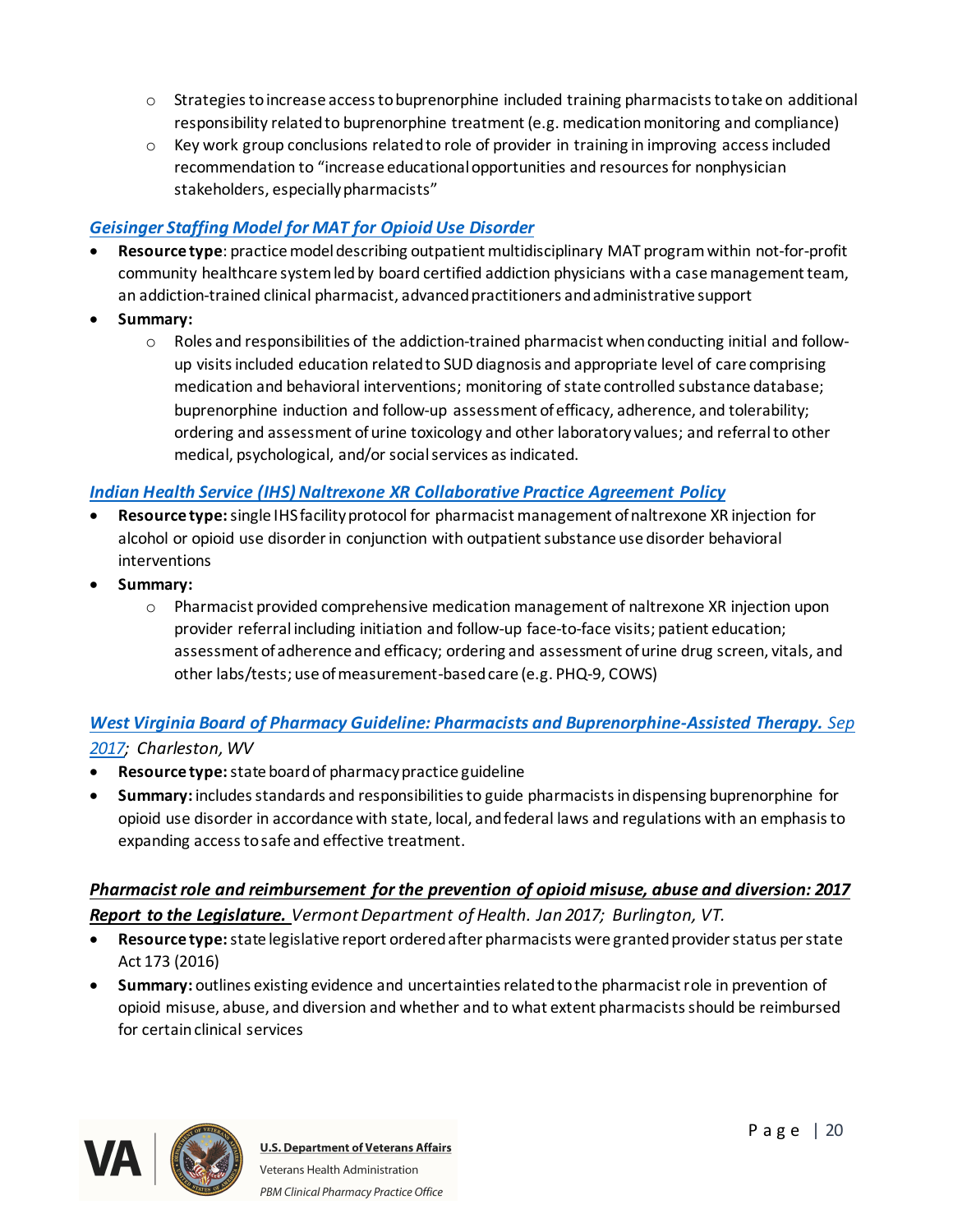*[Chou R, et al. Medication-Assisted Treatment Models of Care for Opioid Use Disorder in Primary](https://www.ncbi.nlm.nih.gov/books/NBK402352/pdf/Bookshelf_NBK402352.pdf)  Care Settings. [Technical Brief No. 28. \(Prepared by the Pacific Northwest Evidence-based Practice](https://www.ncbi.nlm.nih.gov/books/NBK402352/pdf/Bookshelf_NBK402352.pdf)  [Center under Contract No. 290-2015-00009-I.\) AHRQ Publication](https://www.ncbi.nlm.nih.gov/books/NBK402352/pdf/Bookshelf_NBK402352.pdf)* 

- · **Resource type:**technical brief intended to assist healthcare policy makers, providers, and patients in making informed decisions and therefore improving quality of healthcare services
- · **Summary:** outlines and promotes integration of pharmacist-based management strategies intoMAT models of care in primary care settings

# <span id="page-20-0"></span>*Additional Resources*

### *[Project ECHO: Medication Assisted Treatment](https://med.unr.edu/echo/clinics/medication-assisted-treatment) Clinic. University of Nevada, Reno School of Medicine*

- · **Resource type:** telehealth consultation resource to support healthcare providers in providing care to underserved areas
- · **Summary:** multidisciplinary MAT team includes pharmacist, physician, nurse, physician assistant and social worker members focusing on mentoring and supporting providers who are currentlyor interested in becoming Medication Assisted Therapy (MAT) certified

#### *[Frogner BK, et al. Modernizing Scope-of-Practice Regulations —](https://www.nejm.org/doi/full/10.1056/NEJMp1911077) Time to Prioritize Patients. N Eng J [Med. 2020; 382:591-593. DOI: 10.1056/NEJMp1911077](https://www.nejm.org/doi/full/10.1056/NEJMp1911077).*

- · **Resource type:** editorial/commentary
- · **Summary:**
	- $\circ$  Call to revise antiquated laws and health-systems policies which restrict prescribing for various disciplines and improve approach to regulating health professionals' scope of practice to better serve needs of patients
	- $\circ$  "Psychiatric pharmacists, for example, could help offset the shortage of psychiatrists by providing medication-management services…many states don't allow these practitioners to prescribe buprenorphine, despite the need for more trained clinicians to mitigate the opioid epidemic.

#### *Green T, Bratberg J, Finnell DS. [Opioid use disorder and the COVID 19 pandemic: A call to sustain](https://www.tandfonline.com/doi/full/10.1080/08897077.2020.1752351)  [regulatory easements and further expand access to treatment.](https://www.tandfonline.com/doi/full/10.1080/08897077.2020.1752351) Substance Abuse. 2020; 41:2, 147- 149, DOI: [10.1080/08897077.2020.1752351](https://www.tandfonline.com/doi/full/10.1080/08897077.2020.1752351)*

- · **Resource type:** editorial/commentary
- · **Summary:** interprofessional authors "highlight the critical roles that pharmacists have related to sustaining and advancing the changes being made in the face of the current COVID-19 pandemic" and specifically address the impact of the pandemic on persons with substance use disorder, barriers that persist, and considerations for easing regulations which impede care

*Peckham AM, Ball J, Colvard MD, Dadiomov D, Hill LG, Nichols SD, Tallian K, Ventricelli DJ, Tran TH. Leveraging pharmacists to maintain and extend buprenorphine supply for opioid use disorder amid COVID-19 pandemic. Am J Health Syst Pharm. 2021 Mar 18;78(7):613-618. doi: 10.1093/ajhp/zxab003*

- · **Resource type**: editorial/commentary
- · **Summary**: Pharmacist authors highlight the potential role of leveraging pharmacists during the opioid/COVID-19 syndemic to improve medication access and outcomes for OUD. Pharmacists, while both qualified and capable of liberalizing access to all forms of MOUD, may have the strongest impact by increasing access to buprenorphine. Pharmacists can be utilized in a variety of settings to help provide